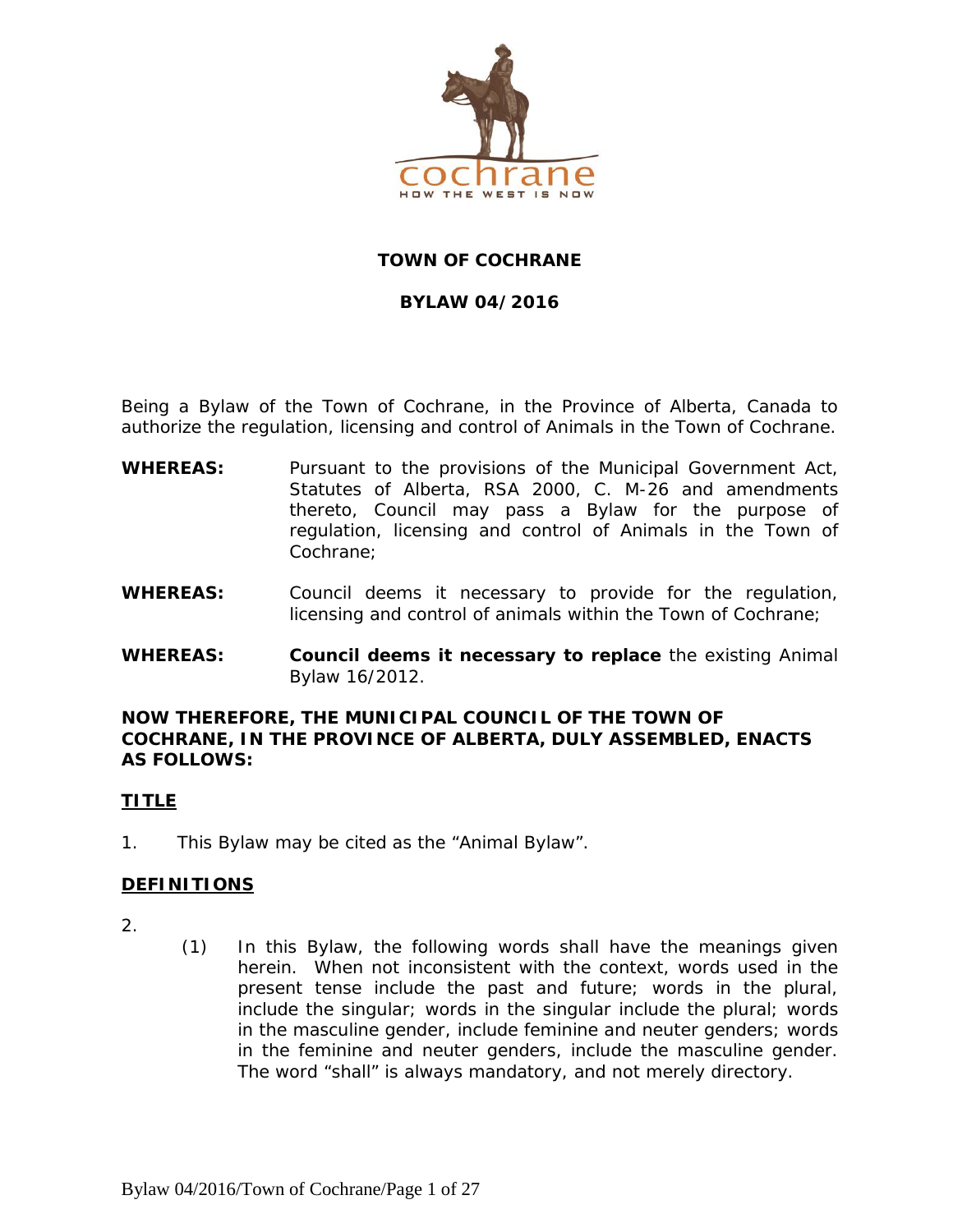- (a) **"Animal"** means any domestic dog, domestic cat and does not include Wildlife;
- (b) **"Animal Shelter"** means a facility determined by the Town for the safekeeping, and holding of impounded, or seized animals as set out within this Bylaw;
- (c) **"Attack"** means an assault by an Animal upon a person or other Animal consisting of more than one Bite and which causes injury to that person or other Animal;
- (d) **"Bite"** means an application of force by an Animal by means of its mouth and teeth upon a person or other Animal which results in pain or injury of any nature being inflicted upon that person or other Animal;
- (e) **"Cemetery"** means land within the Town and managed and controlled by the Town that is set apart or used as a place for the burial of dead human bodies or other human remains;
- (f) **"Court"** means a Court of competent jurisdiction in the Province of Alberta;
- (g) **"Former Owner"** means the person who at the time of impoundment or seizure of an Animal was the Owner of an Animal which has subsequently been sold, destroyed, or otherwise disposed of;
- (h) **"Heat"** means a recurring period of sexual receptivity in many female mammals;
- (i) **"Highway"** has the meaning as defined in the *Traffic Safety Act*, R.S.A. 2000, c.T-6, as amended or replaced from time to time;
- (j) *"***Justice***"* has the meaning as defined in the *Provincial Offences Procedure Act*, R.S.A. 2000, c.P-34, as amended or replaced from time to time;
- (k) *"***Leash***"* means a chain or other material capable of restraining the Animal on which it is being used;
- (l) *"***Livestock***"* includes, but is not limited to:
	- (i) horse, mule, ass, swine, emu, ostrich, llama, alpaca, sheep, or goat;
	- (ii) domestically reared or kept deer, reindeer, moose, elk, or bison;
- (iii) farm-bred, fur-bearing animals including foxes, and mink;
	- (iv) animals of the bovine species;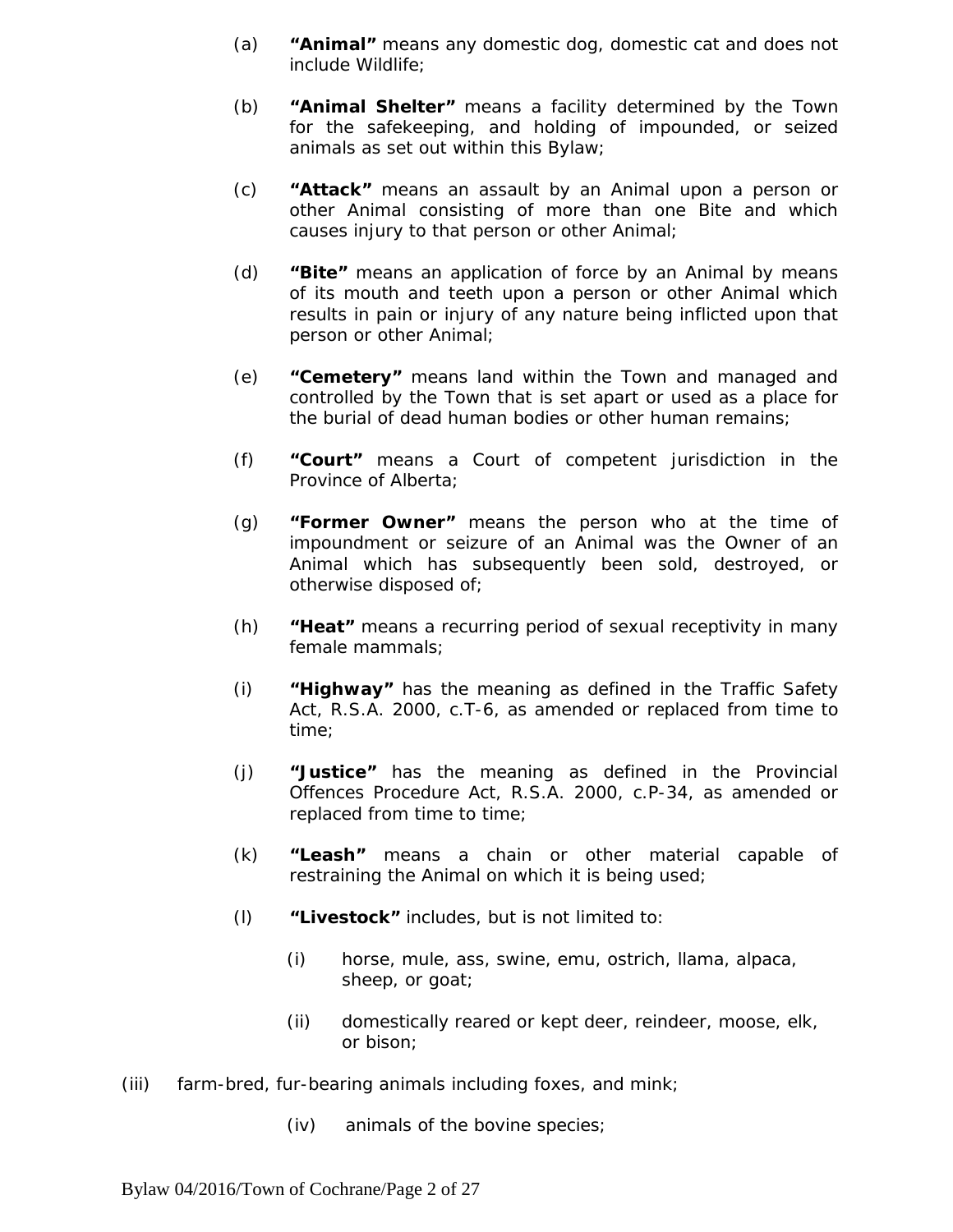- (v) animals of the avian species including chickens, turkeys, ducks, geese, or pheasants; and
- (vi) all other animals that are kept for agricultural purposes, but does not include cats, dogs, or other domesticated household pets;
- (m) **"Manager"** means the person appointed as the Manager of the Town's Municipal Enforcement section and includes that person's designate;
- (n) **"Muzzle"** means a device of sufficient strength placed over an Animal's mouth to prevent it from biting;
- (o) *"***Nuisance Animal"** means an Animal declared to be a Nuisance Animal by the Manager in accordance with Section 37 of this Bylaw;
- (p) **"Off-Leash Area"** means an area designated by Council, where dogs are permitted to run off leash, or designated areas where organized and controlled dog events may be held by causing signs to be posted in such areas indicating such designations;
- (q) **"Owner"** means any natural person or body corporate:
	- (i) who is the licensed Owner of the Animal; or
	- (ii) who has legal title to the Animal; or
	- (iii) who has possession or custody, or care and control of the Animal, either temporarily or permanently; or
	- (iv) who harbours the Animal, or allows the Animal to remain on his premises;
- (r) **"Peace Officer"** means a person engaged by the Town as a Community Peace Officer, a Bylaw Enforcement Officer, or a member of the Royal Canadian Mounted Police to carry out the provisions of this Bylaw;
- (s) **"Playground"** means land within the Town and controlled by the Town upon which apparatus such as swings and slides are placed;
- (t) **"Provincial Court"** means The Provincial Court of Alberta;
- (u) **"Running at Large"** means:
	- (i) an Animal which is not under the control of a person responsible by means of a Leash and is actually upon property other than the property in respect of which the Owner of the Animal has the right of occupation,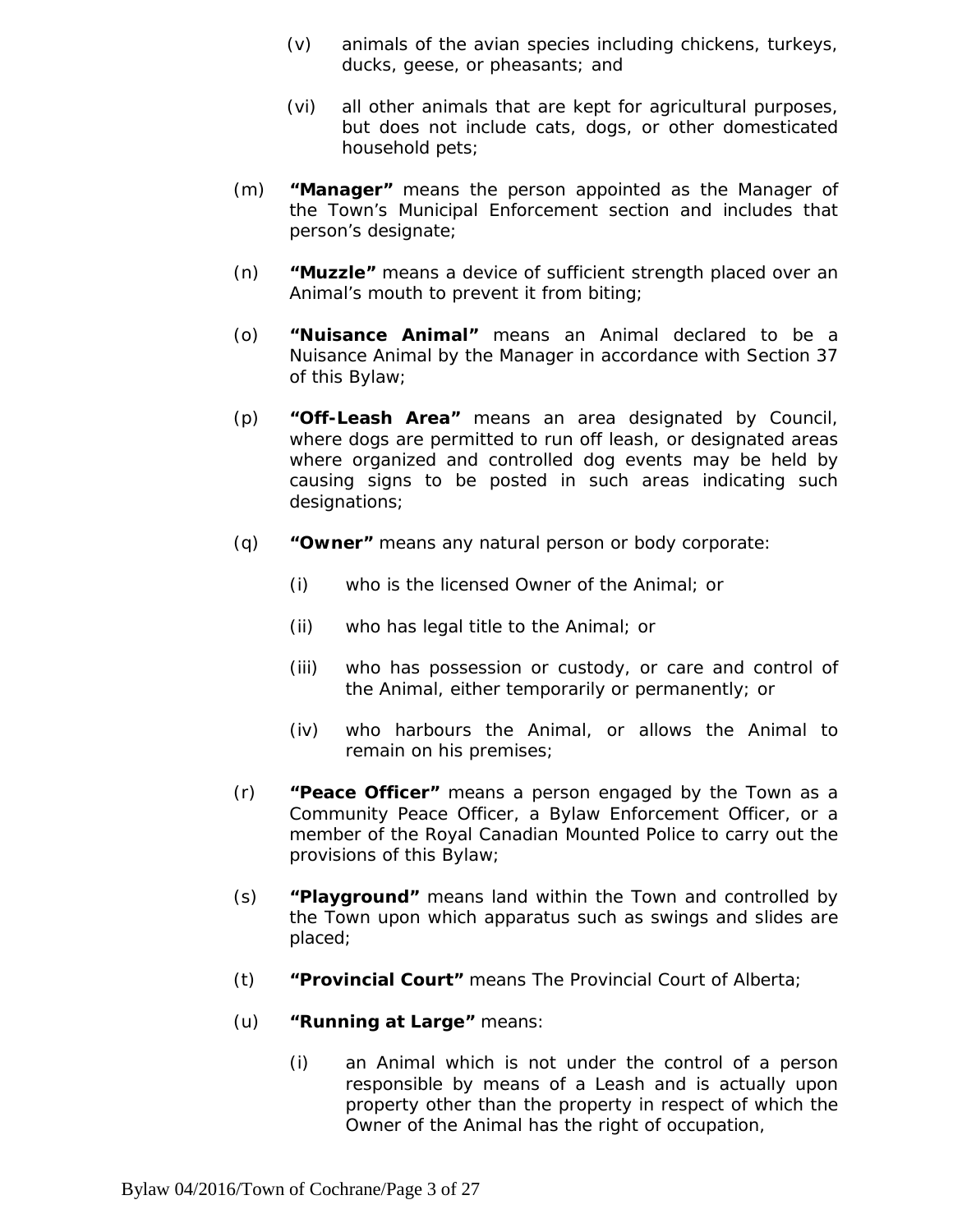or upon a public place which has not been designated as an Off-Leash Area by Council*;* or

- (ii) an Animal which is under the control of a person responsible by means of a Leash and which causes damage to persons, property or other animals;.
- (v) **"School Ground"** means property within the Town owned or operated by any school district or private school;
- (w) **"Service Dog"** has the meaning as defined in the *Service Dogs Act*, S.A. 2007, C.S-7.5, as amended or replaced from time to time, or a working dog where the Manager is satisfied of the dog's credentials;
- (x) **"Severe Injury"** means any injury that requires medical attention excepting wound cleaning and basic first aid and includes: wounds requiring sutures or surgery, disfiguring or scarring lacerations, broken bones, severe sprains or any other similar serious injury;
- (y) **"Sports Field"** means land within the Town and controlled by the Town which is set apart and used for the playing of a sport including, but is not limited to, baseball diamonds, field hockey, cricket pitches, rugby, soccer, athletic fields, or football fields;
- (z) **"Town"** means the municipal corporation of the Town of Cochrane within the boundary thereof as the context requires;
- (aa) **"Unaltered Dog or Cat"** means a dog or cat that has not been spayed or neutered;
- (bb) **"Vicious Animal"** means any Animal:
	- (i) which in the opinion of a Justice has a propensity to attack, to cause injury to or to otherwise endanger the safety of a human or other Animal; or
	- (ii) that has been declared to be a Vicious Animal pursuant to a Bylaw of another municipality, or any Animal that has been the subject of an order issued by a Justice pursuant to the *Dangerous Dogs Act*, R.S.A.2000, c. D-3
- (cc) **"Wildlife"** has the meaning as defined in the *Wildlife Act*, R.S.A. 2000, c.W-10, as amended or replaced from time to time.

# **INTERPRETATION**

- 3.
- (1) Nothing in this Bylaw relieves a person from complying with any requirement of any lawful permit, order, or licence.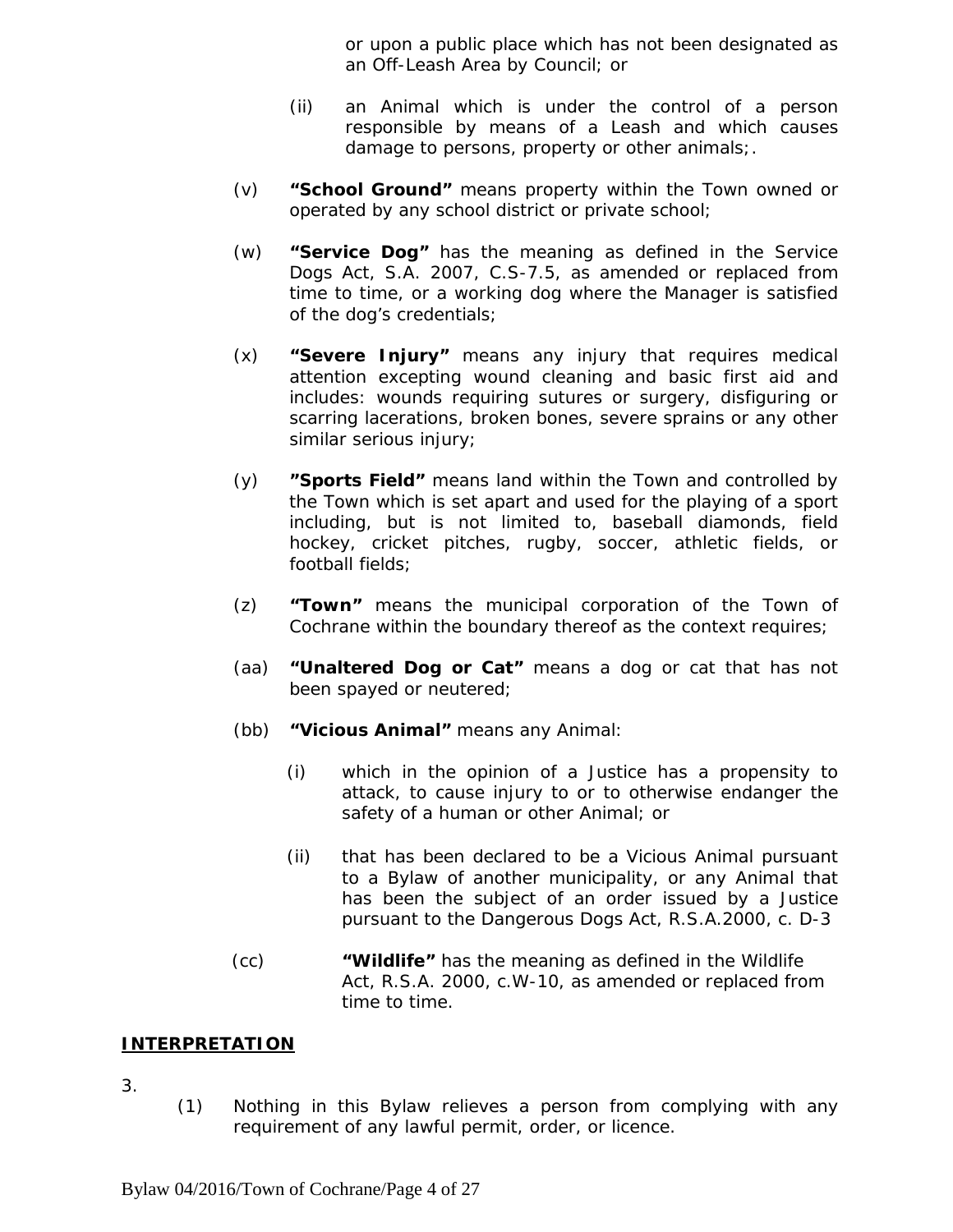- (2) Any heading or sub-headings in this Bylaw are included for guidance purposes and convenience only, and shall not form part of this Bylaw.
- (3) Where this Bylaw refers to another Act, Bylaw, Regulation or Agency, it includes reference to any Act, Bylaw, Regulation or Agency that may amend or be substituted therefore.
- (4) All the Schedules attached to this Bylaw shall form a part of this Bylaw.

# **LICENSING REQUIREMENTS**

#### **DOG LICENSING**

- 4.
- (1) No person shall own or keep any dog within the Town unless such dog is licensed as provided in this Bylaw.
- (2) The holder of a dog licence must be eighteen (18) years of age or older.
- (3) The Owner of a dog shall ensure that the dog wears a current licence purchased for that dog when the dog is off the property of the Owner.
- (4) The Owner of a dog shall obtain an annual licence for such dog at such times and in the manner as specified in Subsections 4(5) and  $7(1)$ .
- (5) The Owner of a dog shall:
	- (a) obtain a Town licence for such dog on the first day on which the Town office is open for business after the dog becomes three (3) months of age;
	- (b) subject to the provisions of Subsection 4(5)(a) obtain a Town licence on the first day on which the Town office is open for business after becoming the Owner of the dog or locates the dog in the Town;
	- (c) obtain a Town licence for a dog notwithstanding that it is under the age of three (3) months, where the dog is found in noncompliance of this Bylaw;
	- (d) obtain a Town licence for the dog on the day specified by the Manager each year.

#### **CAT LICENSING**

- 5.
- (1) No person shall own or keep any cat within the Town unless such cat is licenced as provided in this Bylaw.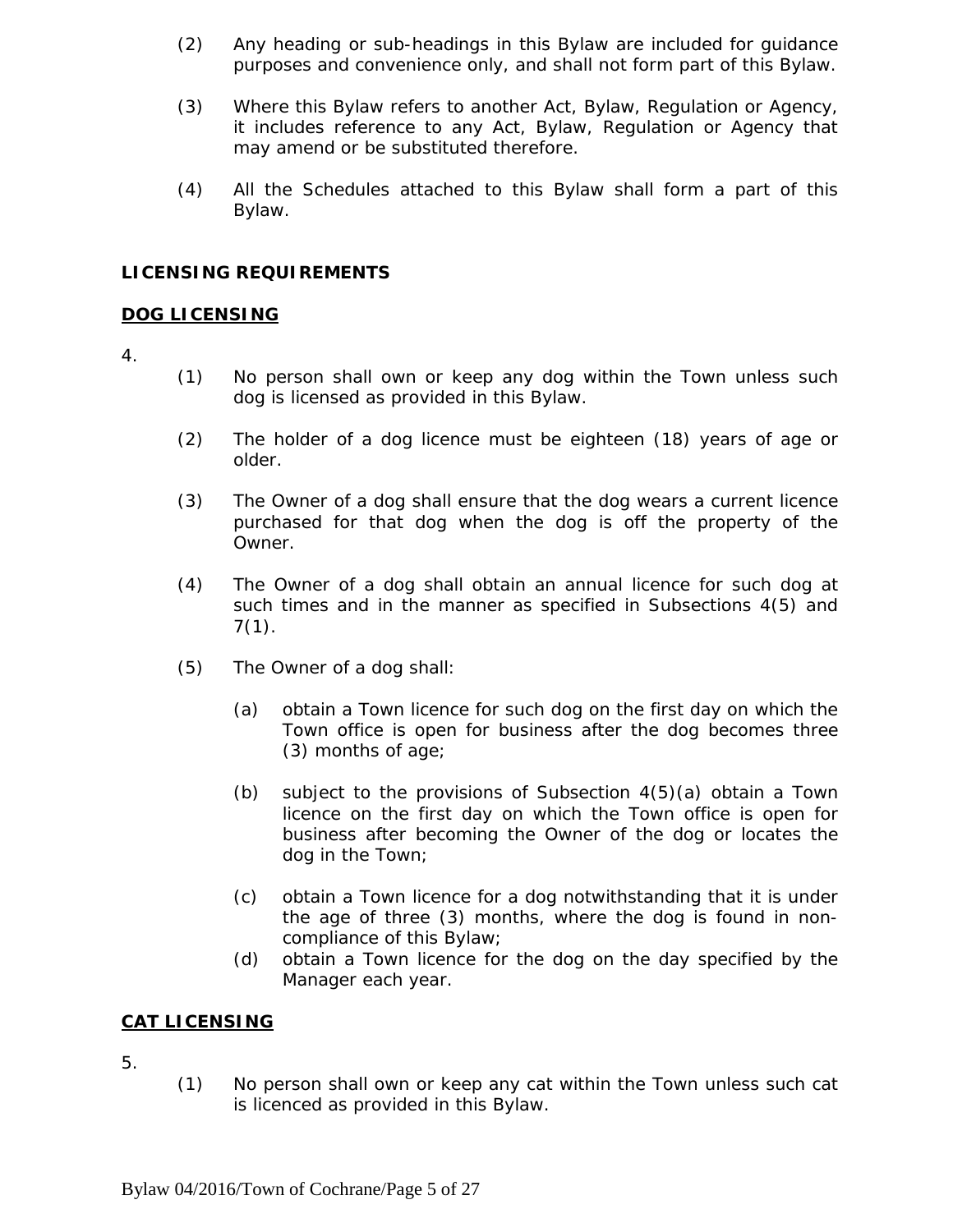- (2) The holder of a cat licence must be eighteen (18) years of age or older.
- (3) The Owner of a cat shall ensure that the cat wears a current licence purchased for that cat when the cat is off the property of the Owner.
- (4) The Owner of a cat shall obtain an annual licence for such cat at such times and in the manner as specified in Subsections 5(5) and 7(1).
- (5) The Owner of a cat shall:
	- (a) obtain a Town licence for such cat on the first day on which the Town office is open for business after the cat becomes three (3) months of age;
	- (b) subject to the provisions of Subsection 5(5)(a) obtain a Town licence on the first day on which the Town office is open for business after he becomes Owner of the cat or locates the cat in the Town;
	- (c) obtain a Town licence for a cat notwithstanding that it is under the age of three (3) months, where the cat is found in noncompliance of this Bylaw;
	- (d) obtain a Town licence for the cat on the day specified by the Manager each year.

#### **VICIOUS ANIMAL LICENSING**

- 6.
- (1) No person shall own or keep any Vicious Animal within the Town unless such Vicious Animal is licenced as provided in this Bylaw.
- (2) The holder of a licence for a Vicious Animal must be eighteen (18) years of age or older.
- (3) The Owner of a Vicious Animal shall ensure that the Vicious Animal wears a current licence purchased for that Vicious Animal, when the Vicious Animal is off the property of the Owner.
- (4) The Owner of a Vicious Animal shall obtain an annual licence for such Vicious Animal at such times and in the manner as specified in Subsections 6(5) and 7(1) and shall pay an annual fee as set out in Schedule "A" of this Bylaw.
- (5) The Owner of a Vicious Animal shall:
	- (a) obtain a licence for such Vicious Animal on the first day on which the Town office is open for business after the Animal has been declared vicious;
	- (b) obtain a licence on the first day on which the Town office is open for business after he becomes Owner of the Vicious Animal;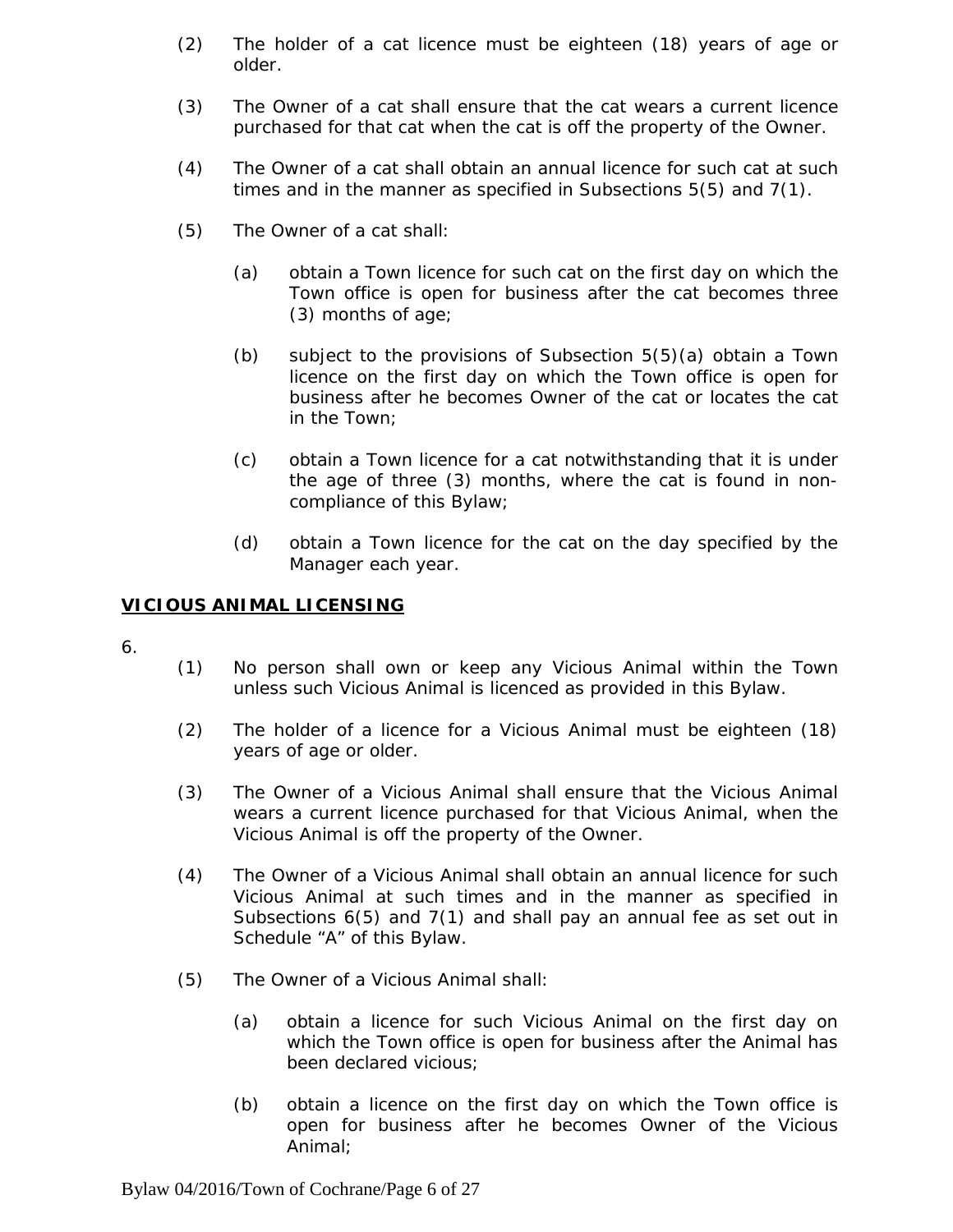(c) obtain a licence for the Vicious Animal on the day specified by the Manager each year.

#### **LICENSING INFORMATION**

- 7.
- (1) When applying for a licence under this Bylaw, the Owner shall provide the following:
	- (a) a description of the dog, cat, Service Dog, Nuisance Animal or Vicious Animal including breed, name, gender, and age;
	- (b) the name, address, and telephone number of the Owner;
	- (c) if the Owner is a body corporate, the name, address and telephone number of the natural person responsible for the cat, dog, Nuisance Animal or Vicious Animal;
	- (d) information establishing that the dog, cat, Nuisance Animal, or Vicious Animal, is spayed or neutered;
	- (e) any other information which the Manager may require; and
	- (f) the annual licence fee for each dog, cat, Nuisance Animal, or Vicious Animal, as set out in Schedule "A" of this Bylaw.
- (2) No person shall give false information when applying for a licence pursuant to this Bylaw.
- (3) An Owner shall forthwith notify a Peace Officer of any change with respect to any information provided in an application for a licence under this Bylaw.

#### **REPLACEMENT OF LOST LICENCE**

8. Upon losing an Animal licence, an Owner of an Animal may obtain a licence replacement for a fee as set out in Schedule "A" of this Bylaw.

#### **NON-TRANSFERABLE**

9. A licence issued pursuant to this Bylaw is not transferable.

#### **NO REBATE**

10. No Owner shall be entitled to a licence rebate under this Bylaw.

# **UNCERTIFIED CHEQUES**

- 11. Where a licence required pursuant to this Section has been paid for by the tender of an uncertified cheque, the licence:
	- (1) is issued subject to the cheque being accepted and cashed by the bank without any mention of this condition being made on the licence; and

Bylaw 04/2016/Town of Cochrane/Page 7 of 27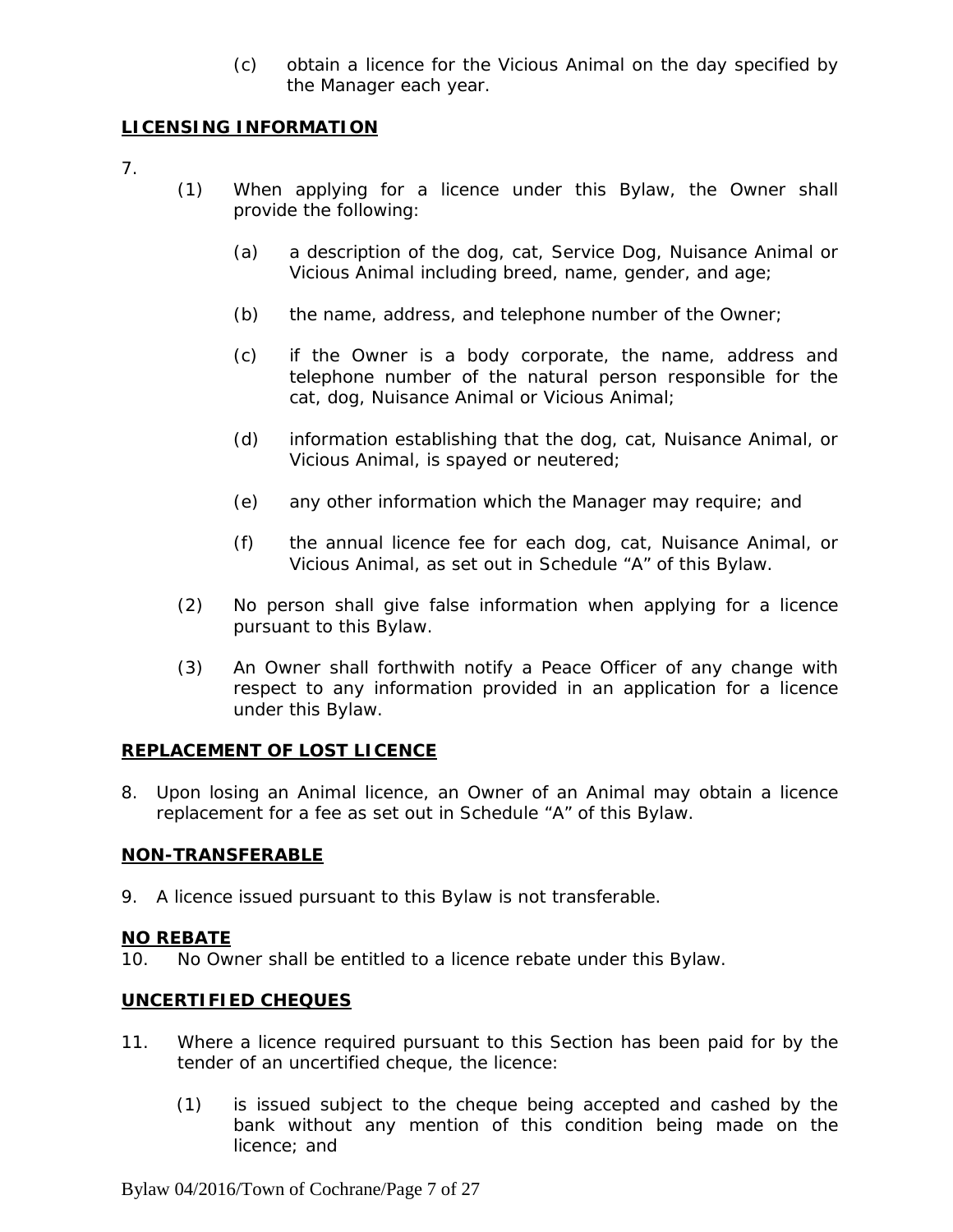(2) is automatically revoked if the cheque is not accepted and cashed by the bank on which it is issued.

# **SERVICE DOGS**

12. Notwithstanding Section 4, where a person who is disabled is the Owner of a Service Dog trained and used to assist such disabled person, if that person provides to the satisfaction of the Manager, identification that identifies the disabled person and that person's Service Dog, then there shall be no fee payable by the Owner for a licence for the Service Dog as set out in Schedule "A" of this Bylaw.

#### **RESPONSIBILITIES OF OWNERS**

#### **RUNNING AT LARGE**

13. The Owner of an Animal shall ensure that such Animal is not Running at Large.

#### **DOGS IN OFF-LEASH AREA**

- (1) Notwithstanding Section 13, an Owner of a dog is not required to have the dog on a Leash in a Park or portion of a Park which has been designated as an Off-Leash Area by Council.
- (2) No Owner will allow or permit more than four (4) dogs in his custody in an Off-Leash Area.
- (3) The Owner of a dog must be physically capable of controlling and restraining all dogs in his custody in an Off-Leash Area.
- (4) The Owner of a dog in an Off-Leash Area shall ensure that such dog is under the control of the Owner at all times.
- (5) Whether or not a dog that is off Leash is under the control of the Owner is a question of fact to be determined by the Provincial Court hearing a prosecution pursuant to this Section, having taken into consideration any or all of the following factors:
	- (a) whether the dog was at such a distance from its Owner so as to be incapable of responding to voice, sound or sight commands;
	- (b) whether the dog was responding to voice, sound or sight commands from the Owner;
	- (c) whether the dog bit, attacked, or did any act that injured or threatened a person or another Animal;
	- (d) whether the dog caused damage to property.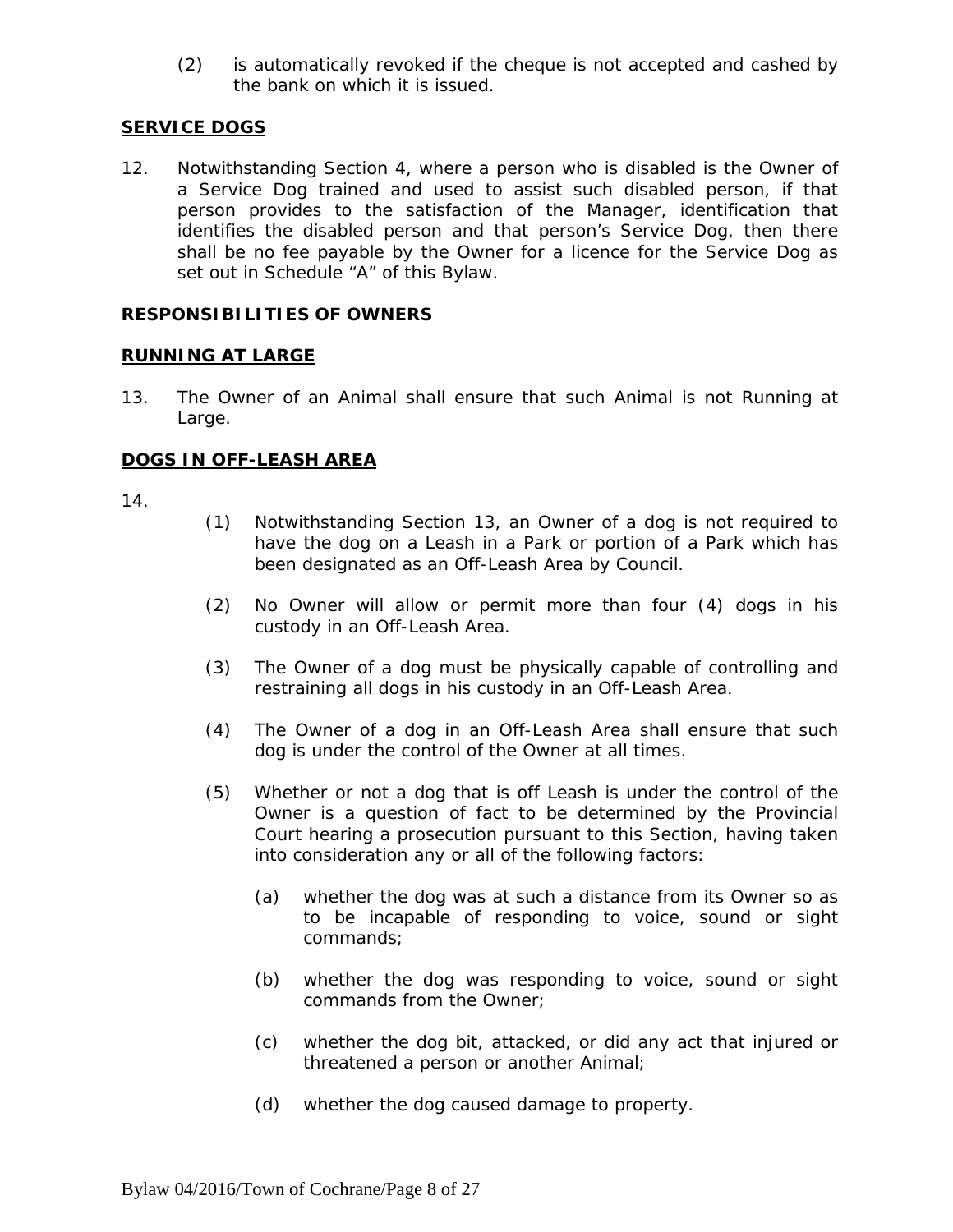- (6) The Owner of a dog that is off Leash while in an Off-Leash Area shall carry an appropriate Leash for the said dog on his person.
- (7) A Peace Officer may, upon a dog being in Heat or upon the Owner being in contravention of any provision of this Bylaw, order the Owner of an off Leash dog, in an Off-Leash Area, to:
	- (a) restrain the dog by means of a Leash; or
	- (b) remove the dog from an Off-Leash Area;

or both.

- (8) An Owner who fails to comply with an order made by a Peace Officer pursuant to this section to restrain or remove a dog is guilty of an offence.
- (9) Nothing in this Section relieves a person from complying with any other provisions of this Bylaw.

#### **ANIMALS PROHIBITED IN OFF-LEASH AREAS**

15. No Owner of an Animal in Heat, Animal suffering from a communicable disease or a Vicious Animal shall permit the Animal to be in an Off-Leash Area at any time.

#### **ANIMALS IN PROHIBITED AREAS**

- 16.
- (1) The Owner of an Animal shall ensure that such Animal does not enter or remain in or on:
	- (a) a Playground, tennis court, Cemetery; or
	- (b) any other area where Animals are prohibited by posted signs.
- (2) The Owner of an Animal shall ensure that such Animal does not enter or remain in any area which has been designated by the Manager as an area where Animals are prohibited.

#### **ANIMALS ON SCHOOL GROUNDS OR SPORTS FIELD**

- 17.
- (1) The Owner of an Animal shall ensure that such Animal is not Running at Large on a Playground, tennis court, Cemetery, School Grounds or Sports Field.
- (2) If an Animal defecates on any Playground, tennis court, Cemetery, School Grounds or Sports Field, the Owner or any other person in control of the Animal shall remove such feces immediately.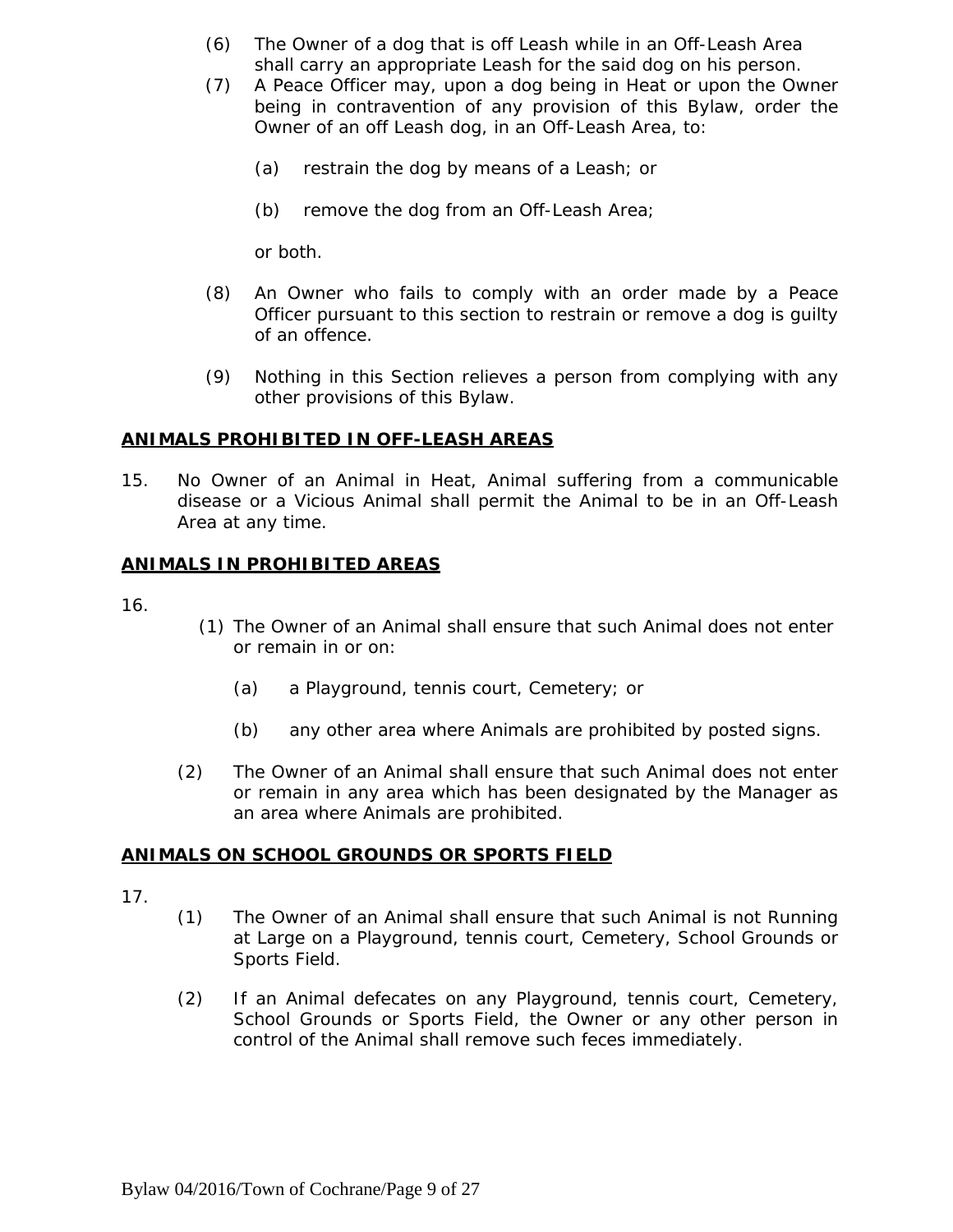18.

- (1) The Owner of an Animal shall ensure that such Animal shall not be left unattended while tethered or tied on premises where the public has access, whether the access is expressed or implied.
- (2) The Owner of an Animal shall ensure that such Animal not be left unsupervised while tethered or tied on private property.
- (3) The Owner of an Animal left unattended in a motor vehicle shall ensure:
	- (a) the Animal is restrained in a manner that prevents contact between the Animal and any member of the public; and
	- (b) the Animal has suitable ventilation.
- (4) The Owner of an Animal shall not leave an Animal unattended in a motor vehicle if the weather conditions are not suitable for containment of an Animal in the motor vehicle and as a result thereof puts the Animal's well-being and safety at risk.

#### **SECURING ANIMALS IN VEHICLES**

- 19.
- (1) No person shall allow an Animal to be outside of the passenger cab of a motor vehicle on a Highway, regardless of whether the motor vehicle is moving or parked.
- (2) For the purposes of this Section "motor vehicle" shall have the meaning given in the *Traffic Safety Act,* RSA 2000, c T-6, as amended or replaced from time to time.
- (3) Notwithstanding Subsection 19(1), a person may allow an Animal to be outside the passenger cab of a motor vehicle, if the Animal is:
	- (a) in a fully enclosed trailer;
	- (b) in a fully enclosed cargo area of the bed of a motor vehicle;
	- (c) contained in a ventilated kennel or similar device securely fastened to the cargo bed of the motor vehicle; or
	- (d) securely tethered in such a manner that it is not standing on bare metal, cannot jump or be thrown from the motor vehicle, is not in danger of strangulation, and cannot reach beyond the outside edges of the motor vehicle.
- (4) The owner of a motor vehicle may be charged with an offence referred to in this Section and found guilty of the offence unless the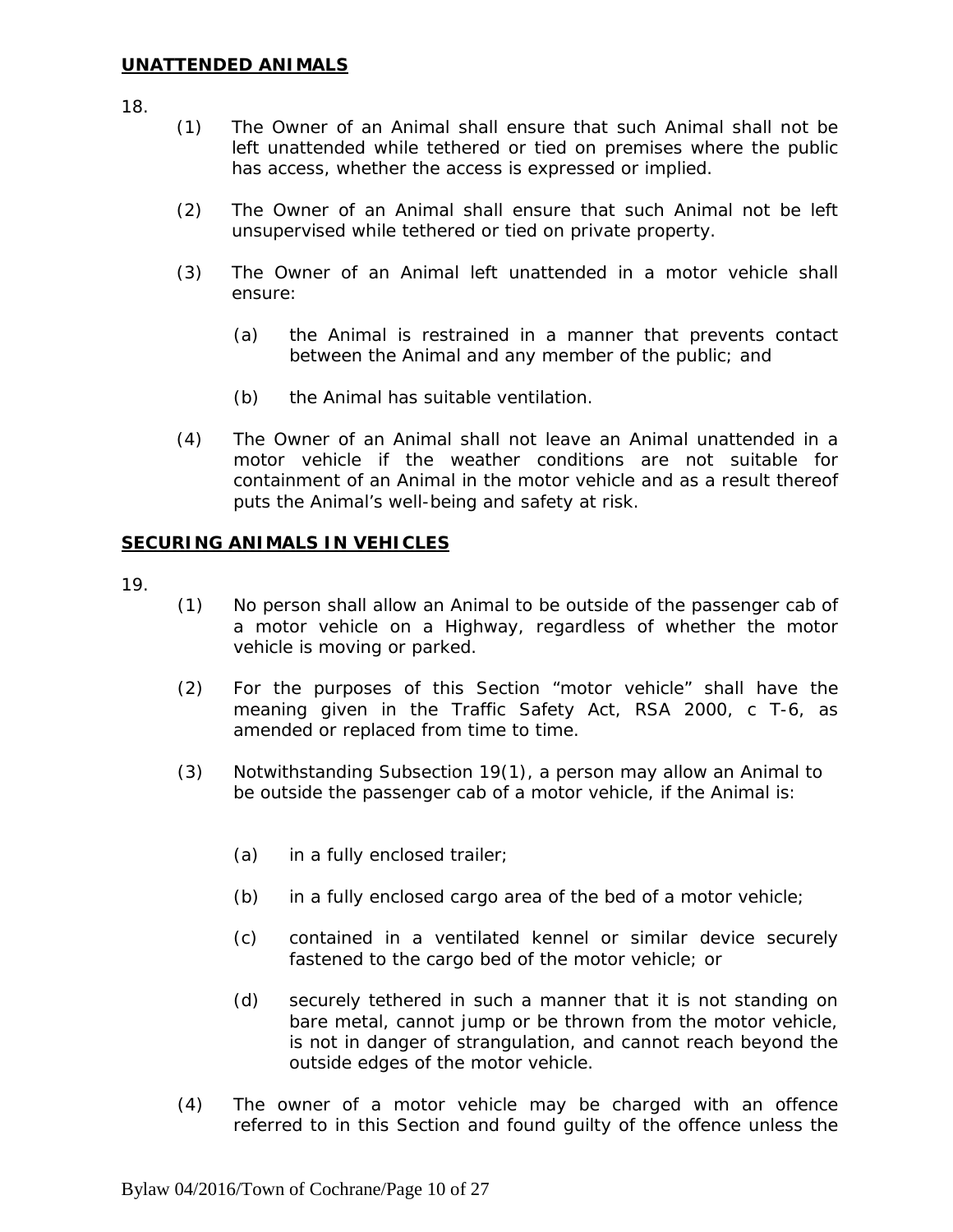owner of the motor vehicle satisfies the Court that the motor vehicle was:

- (a) not being driven or was not parked by the owner; and
- (b) that the person driving or parking the motor vehicle at the time of the offence did so without the owner's express or implied consent.

#### **ANIMALS IN HEAT**

20.

- (1) The Owner of an Animal that is in Heat shall confine the Animal indoors or within a building or enclosure which will prevent the escape of the Animal or entry of other animals until the Animal is no longer in Heat.
- (2) The Owner of an Animal that is in Heat may allow the Animal to leave the building or enclosure in order to urinate or defecate on the Owner's property or a permitted property of the Owner:
	- (a) keeps the Animal on a Leash while it is being walked off the Owner's property;
	- (b) immediately returns the Animal to the building or enclosure upon completion of the urination or defecation.
- (3) The Owner of an Animal that is in Heat shall not allow or permit said Animal to be at any location, including Off-Leash areas, where the Animal may be a source of attraction to other animals.

#### **COMMUNICABLE DISEASES**

#### 21.

An Owner of an Animal which is suffering from a communicable disease shall:

- (a) not permit the Animal to be in any public place;
- (b) not keep the Animal in contact with or in proximity to any other Animal;
- (c) keep the Animal locked or tied up; and
- (d) immediately report the matter to the Veterinarian Inspector of the Health of Animals Branch of the local office of the Federal Department of Agriculture, and the Manager.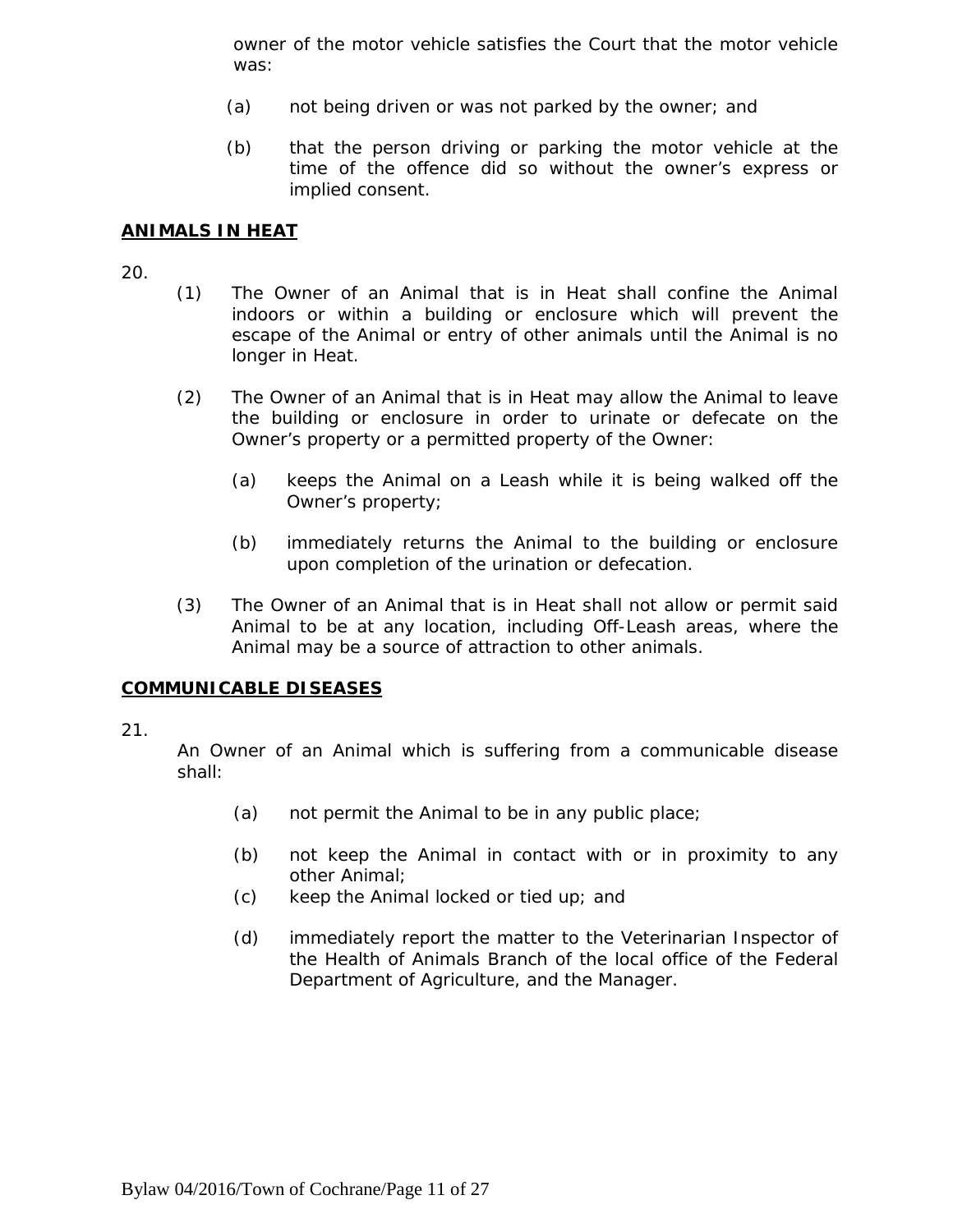#### **NUISANCES**

#### **REMOVING EXCREMENT**

22.

- (1) If an Animal defecates on any public or private property other than the property of its Owner, the Owner shall remove such feces immediately.
- (2) If an Animal is on any public or private property other than the property of its Owner, the Owner shall have in his possession a suitable means of facilitating the removal of the Animal's feces.
- (3) The Owner of an Animal shall ensure that feces left by it on the property of the Owner does not accumulate to such an extent that it seriously interferes with other property owners' reasonable enjoyment of their property, due to excessive odor and/or unsightliness.

#### **NOISE**

23.

- (1) The Owner of an Animal shall ensure that such Animal shall not excessively bark, howl, or otherwise make or cause excessive noise which disturbs any person and unreasonably interferes with that person's peaceful enjoyment of his property.
- (2) Whether or not any such barking, howling or other such noise is excessive and unreasonably interferes with a person's peaceful enjoyment of his property is a question of fact to be determined by a Court hearing a prosecution pursuant to this Section of the Bylaw.

#### **SCATTERING GARBAGE**

24.

- (1) The Owner of an Animal shall ensure that such Animal shall not upset any waste receptacle or scatter the contents thereof either in or about a street, lane, or other public property or in or about any premises not belonging to or in the possession of the Owner of the Animal.
- (2) The Owner of an Animal shall immediately return any such upset waste receptacle to an upright position, and remove any contents that may have been scattered in or about a street, lane, or other public property or in or about any premises not belonging to or in the possession of the Owner of the Animal.

#### **THREATENING BEHAVIOURS**

25.

(1) The Owner of an Animal shall ensure that such Animal shall not: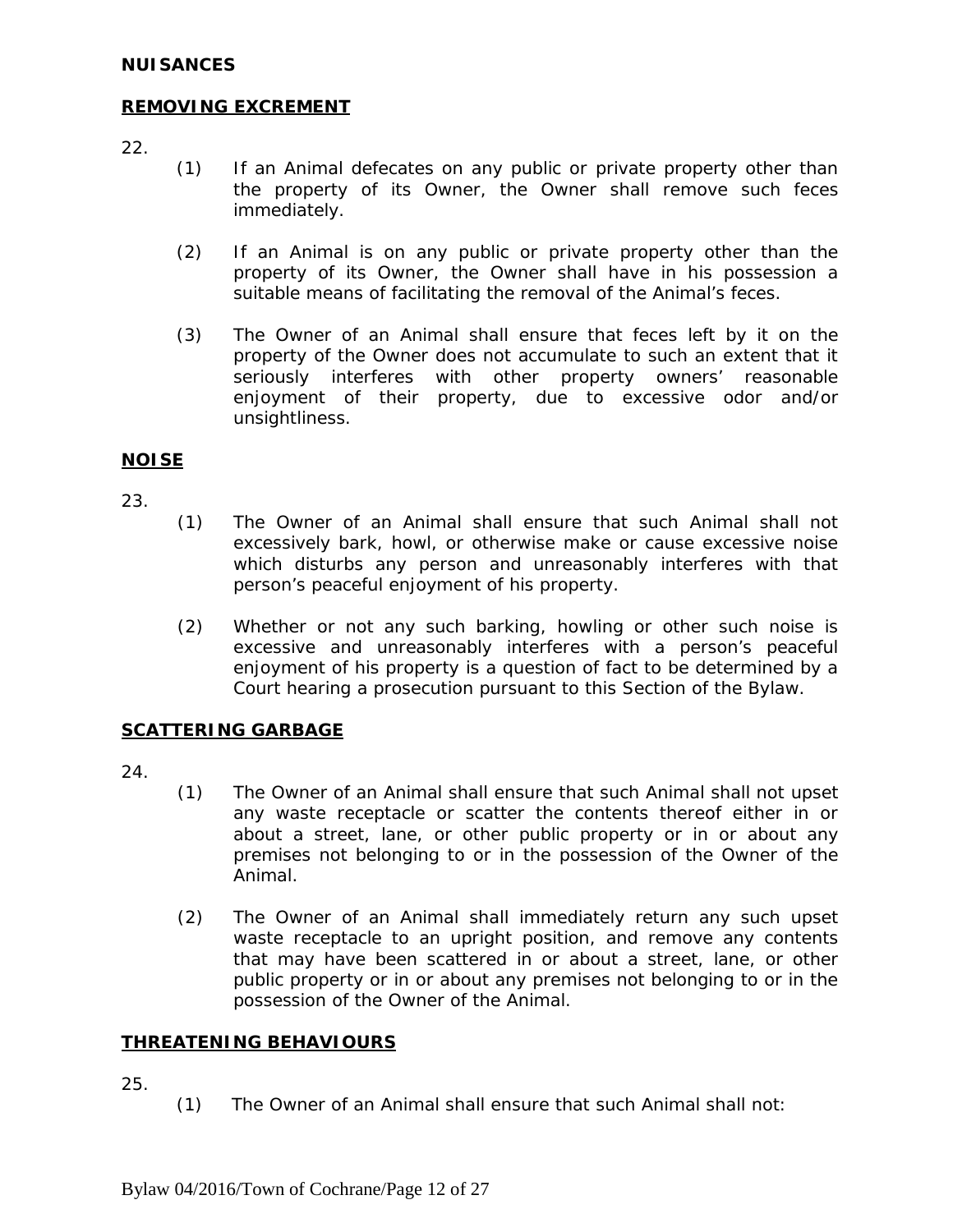- (a) bark at, or chase other animals, Wildlife, Livestock or other domesticated household pets, in a threatening manner;
- (b) bark at, or chase bicycles, motor vehicles, or other vehicles;
- (c) growl, lunge, snarl, chase or otherwise threaten a person or persons, whether on the property of the Owner or not, unless the person chased or threatened is a trespasser on the property of the Owner;
- (d) Bite or cause damage to property, animals, Wildlife, Livestock or other domesticated household pets, whether on the property of the Owner or not;
- (e) do any act other than biting or attacking, that injures a person or persons whether on the property of the Owner or not;
- (f) Bite a person or persons, whether on the property of the Owner or not, unless the person bitten is a trespasser on the property of the Owner;
- (g) Attack a person or persons, whether on the property of the Owner or not, unless the person attacked is a trespasser on the property of the Owner;
- (h) Bite or Attack a person or persons, whether on the property of the Owner or not, causing Severe Injury;
- (i) cause Severe Injury to an Animal, Wildlife, Livestock or other domesticated household pets;
- (j) cause death to another Animal, Wildlife, Livestock or other domesticated household pets.
- (2) No Owner shall use or direct an Animal to Attack, chase, harass or threaten a person, Animal, Wildlife, Livestock or other domesticated household pets.

# **OTHER ANIMALS HORSES and LIVESTOCK**

- (1) Unless so permitted by the Manager, no person shall allow a horse owned or controlled by him to be in a Park or on a Pathway or Highway.
- (2) Subsection 26(1) shall not apply to horses owned and ridden by the Royal Canadian Mounted Police.
- (3) Subsection 26(1) shall not apply to horses or Livestock ridden, or used in a Town-sponsored event, an approved community event or parade.
- (4) The Owner of a horse or Livestock shall remove defecation from a Highway or Pathway immediately.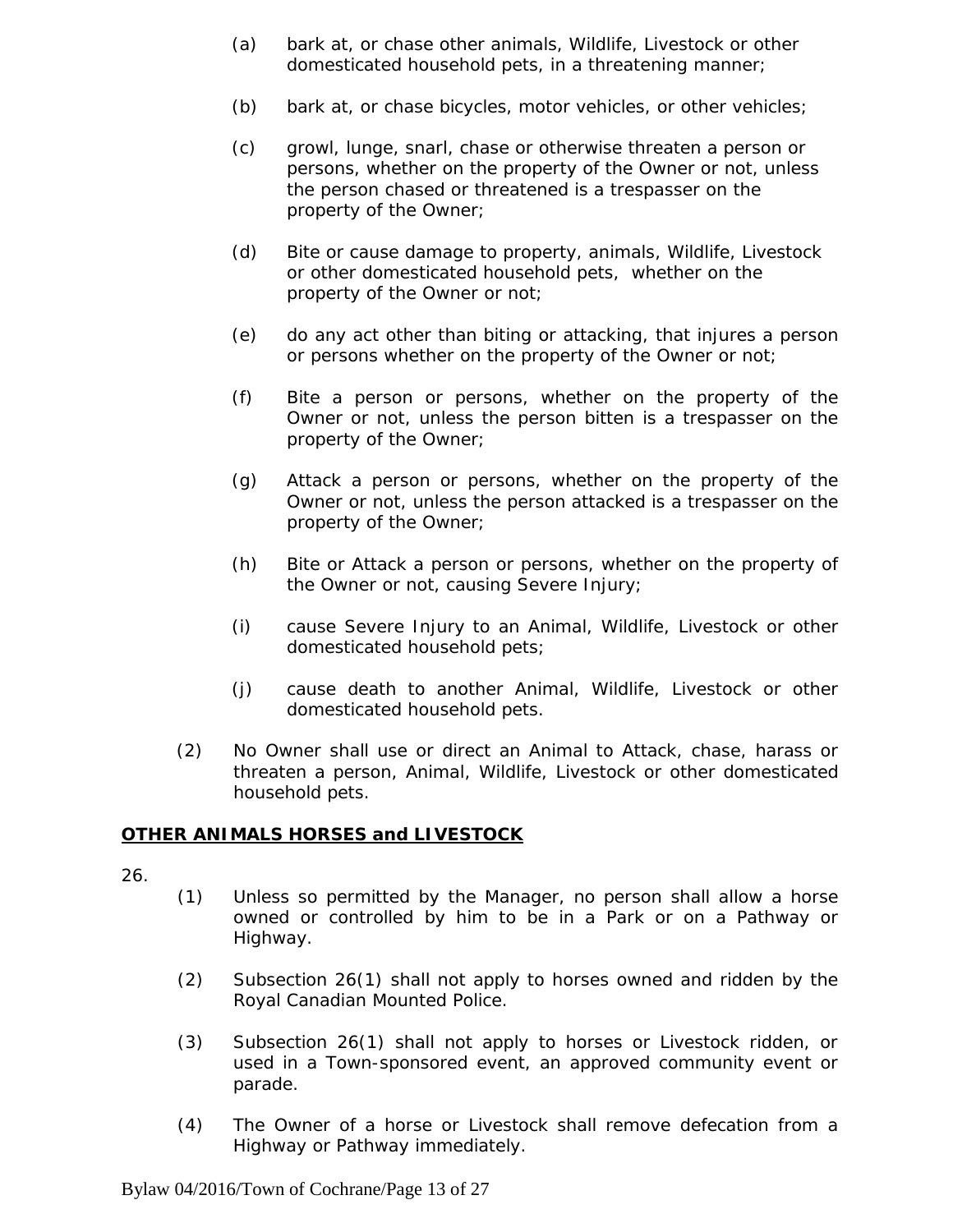27.

No person shall keep Livestock in any area of the Town except where the keeping of Livestock is allowed under The Town of Cochrane Land Use Bylaw as amended from time to time.

# **PIGEONS**

28. No person shall keep pigeons in any area of the Town for any purpose.

# **VICIOUS ANIMALS**

# **HEARINGS AND ORDERS**

- (1) The Owner of an Animal alleged to be a Vicious Animal shall be provided Notice of a Hearing for determination by the Provincial Court not less than ten (10) days before the date of the Hearing.
- (2) The Manager may order the Owner of an Animal alleged to be a Vicious Animal to surrender the Animal to a Peace Officer and the Animal shall be taken and held in an Animal Shelter at the Owner's cost pending the outcome of the Hearing and any appeals.
- (3) The Manager may allow the Owner to keep possession of an Animal alleged to be a Vicious Animal, pending the outcome of the Hearing and any related appeals, with contain and control conditions, which in the opinion of the Manager, ensures the safety of the public.
- (4) The Owner of an Animal shall comply with a surrender order made by the Manager, or any contain and control conditions prescribed by the Manager pursuant to this section.
- 30.
- (1) Upon hearing the evidence, the Justice shall make an order in a summary way declaring the Animal as a Vicious Animal if the Justice finds as a fact that the Animal has caused Severe Injury to a person, whether on public or private property.
- (2) Upon hearing the evidence, the Justice may make an order declaring the Animal a Vicious Animal or order the Animal destroyed, or both, if in the opinion of the Justice the Animal is likely to cause serious damage or injury to persons, property or other animals, Wildlife, Livestock or other domesticated household pets, taking into account the following factors:
	- (a) whether the Animal, when unprovoked, has shown a tendency to pursue, chase or approach in a menacing fashion any person or persons or other Animal, Wildlife, Livestock or other domesticated household pets upon the street, sidewalk or on any public or private property;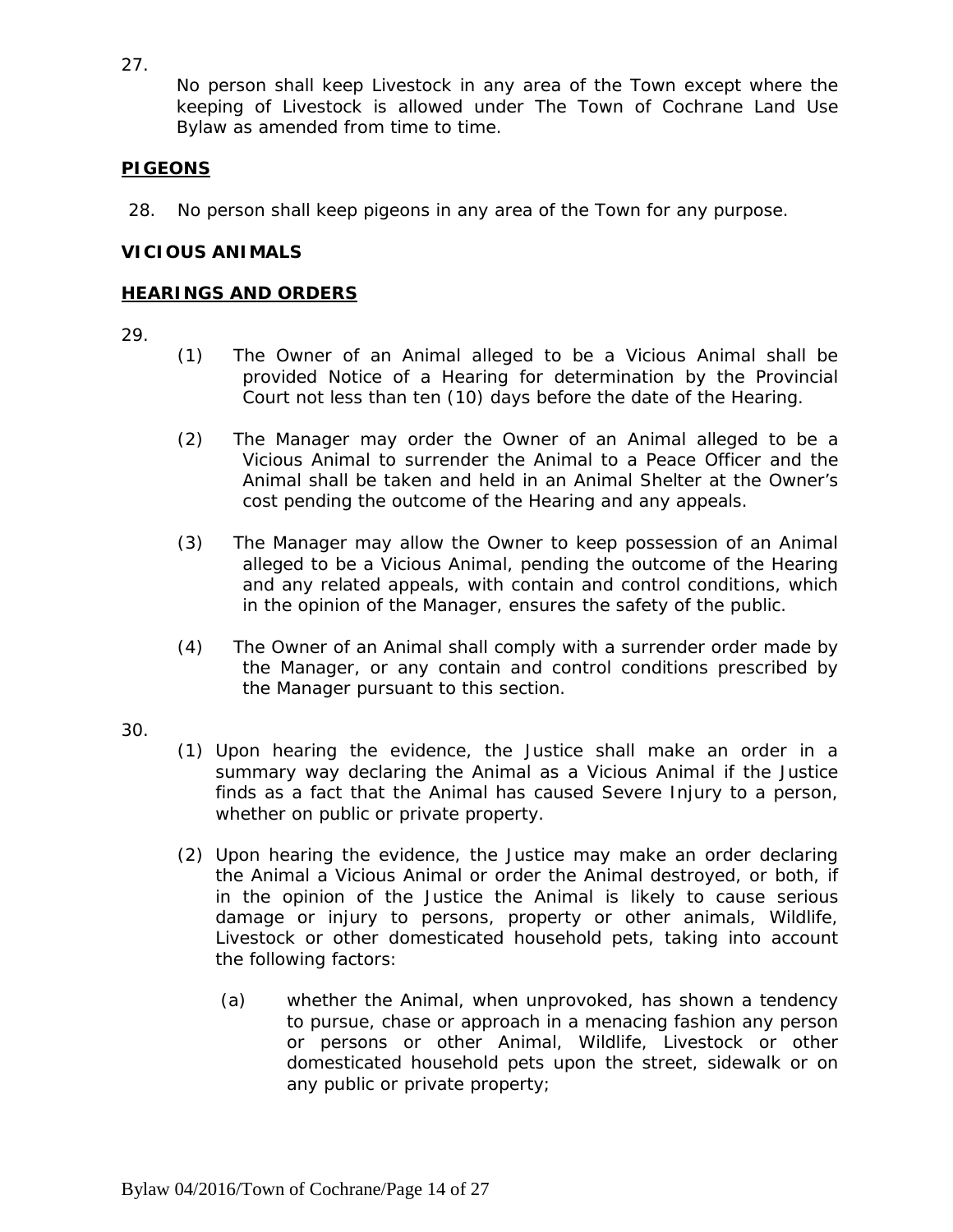- (b) whether the Animal has attempted to Bite, or has bitten any person or Animal, Wildlife, Livestock or other domesticated household pets;
- (c) whether the Animal has injured, attacked or caused Severe Injury to any person or Animal, Wildlife, Livestock or other domesticated household pets;
- (d) the Aggression Scale Classification made by a Peace Officer pursuant to section 38;
- (e) the circumstances surrounding any previous biting, attacking, or injuring incidents;
- (f) whether the Animal has caused death to another Animal, Wildlife, Livestock or other domesticated household pet.
- (3) The Order of a Justice declaring an Animal vicious shall embody all of the requirements in Sections 6, 15, 30(4), 31, 32, 33, 34, 35, 36.
- (4) A Vicious Animal order pursuant to this Bylaw continues to apply if the Animal is sold, given or transferred to a new Owner.
- (5) The Owner of a Vicious or dangerous dog must immediately notify the Manager upon relocating in the Town. The Manager may take cognizance of an order issued in another jurisdiction and direct that the order apply within the Town.

#### **REGULATIONS**

- (1) Prior to a licence being issued, the Owner of a Vicious Animal shall within ten (10) days after the Animal has been declared vicious:
	- (a) have a licensed veterinarian tattoo or implant an electronic identification microchip in or on the Vicious Animal identifying the Animal with a unique identifier to the Animal;
	- (b) provide the information contained on the tattoo or in the microchip to a Peace Officer; and
	- (c) if the Vicious Animal is not spayed or neutered have the Vicious Animal spayed or neutered.
- 32.
- (1) The Owner of a Vicious Animal shall:
	- (a) forthwith notify a Peace Officer should the Vicious Animal be sold, gifted, or transferred to another person or die; and
	- (b) remain liable for the actions of the Vicious Animal until formal notification of sale, gift or transfer is given to a Peace Officer.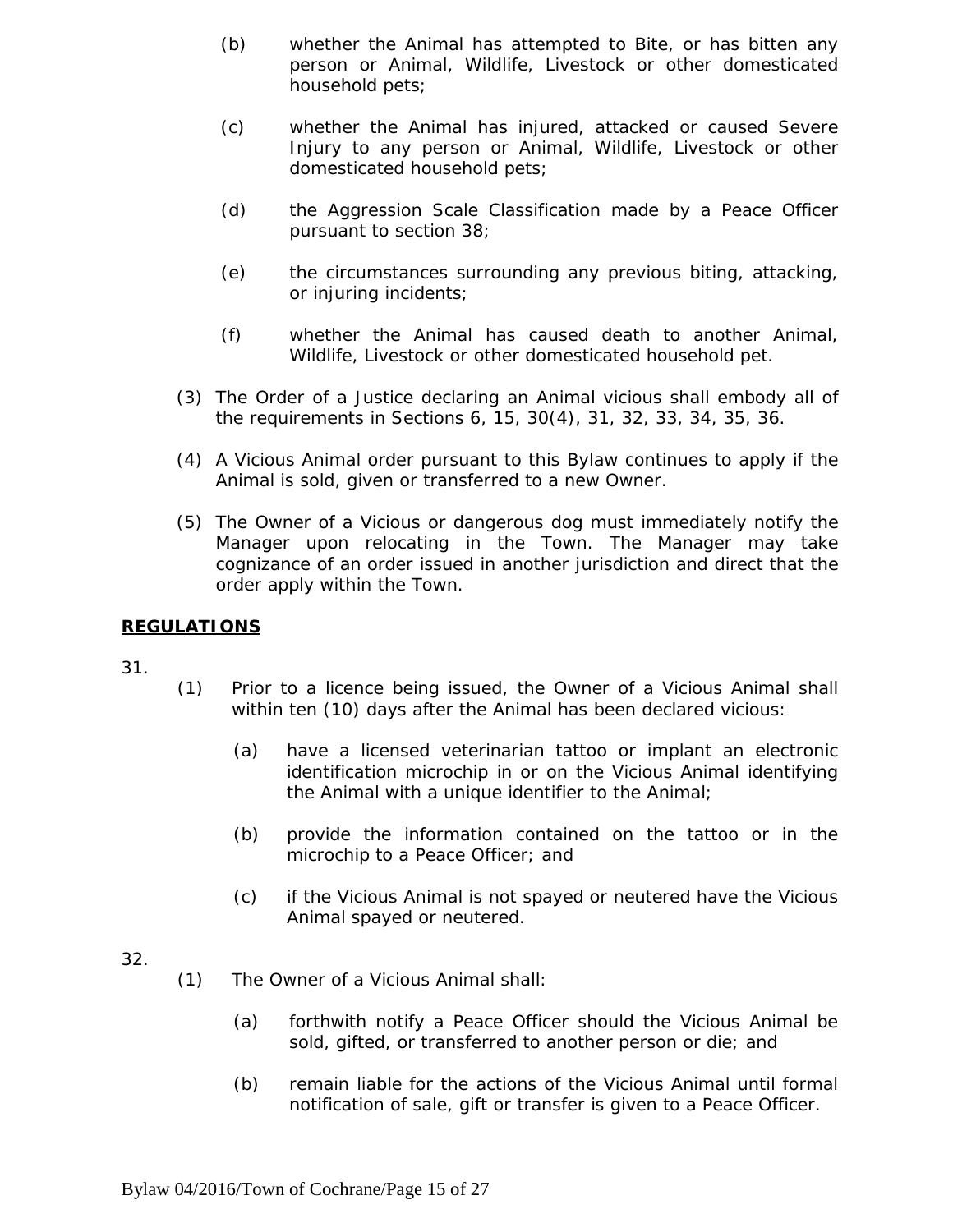- (1) The Owner of a Vicious Animal shall ensure that such Vicious Animal does not engage in any threatening behaviors prohibited by Section 25 of this Bylaw.
- (2) The Owner of a Vicious Animal shall ensure that such Vicious Animal does not damage or destroy public or private property.
- (3) The Owner of a Vicious Animal shall ensure that such Vicious Animal is not Running at Large.
- (4) The Owner of a Vicious Animal shall forthwith notify a Peace Officer of the Vicious Animal Running at Large.
- 34.
- (1) The Owner of a Vicious Animal shall ensure that when such Vicious Animal is on the property of the Owner such Vicious Animal is:
	- (a) confined indoors and under the control of a person eighteen (18) years of age or older; or
	- (b) when such Vicious Animal is outdoors such Vicious Animal is:
		- (i) in a locked pen or other structure, constructed pursuant to Section 35 in order to prevent the escape of the Vicious Animal, and capable of preventing the entry of any person not in control of the Vicious Animal; or
		- (ii) securely muzzled, and under the control of a person eighteen (18) years of age or older by means of a Leash not exceeding one (1) meter in length in a manner that prevents it from being in contravention of Section 25 of this Bylaw.
- (2) The Owner of a Vicious Animal shall ensure that at all times, when off the property of the Owner, such Vicious Animal is securely:
	- (a) muzzled; and
	- (b) harnessed or leashed on a lead which length shall not exceed one (1) meter in a manner that prevents it from being in contravention of Section 25 of this Bylaw, as well as preventing damage to public or private property; and
	- (c) under the control of a person eighteen (18) years of age or older.
- 35.
- (1) The Owner of a Vicious Animal shall ensure that the locked pen or other structure:
	- (a) shall have secure sides and a secure top, and if it has no bottom secured to the sides, the sides must be embedded in the ground to a minimum depth of thirty (30) centimeters;

Bylaw 04/2016/Town of Cochrane/Page 16 of 27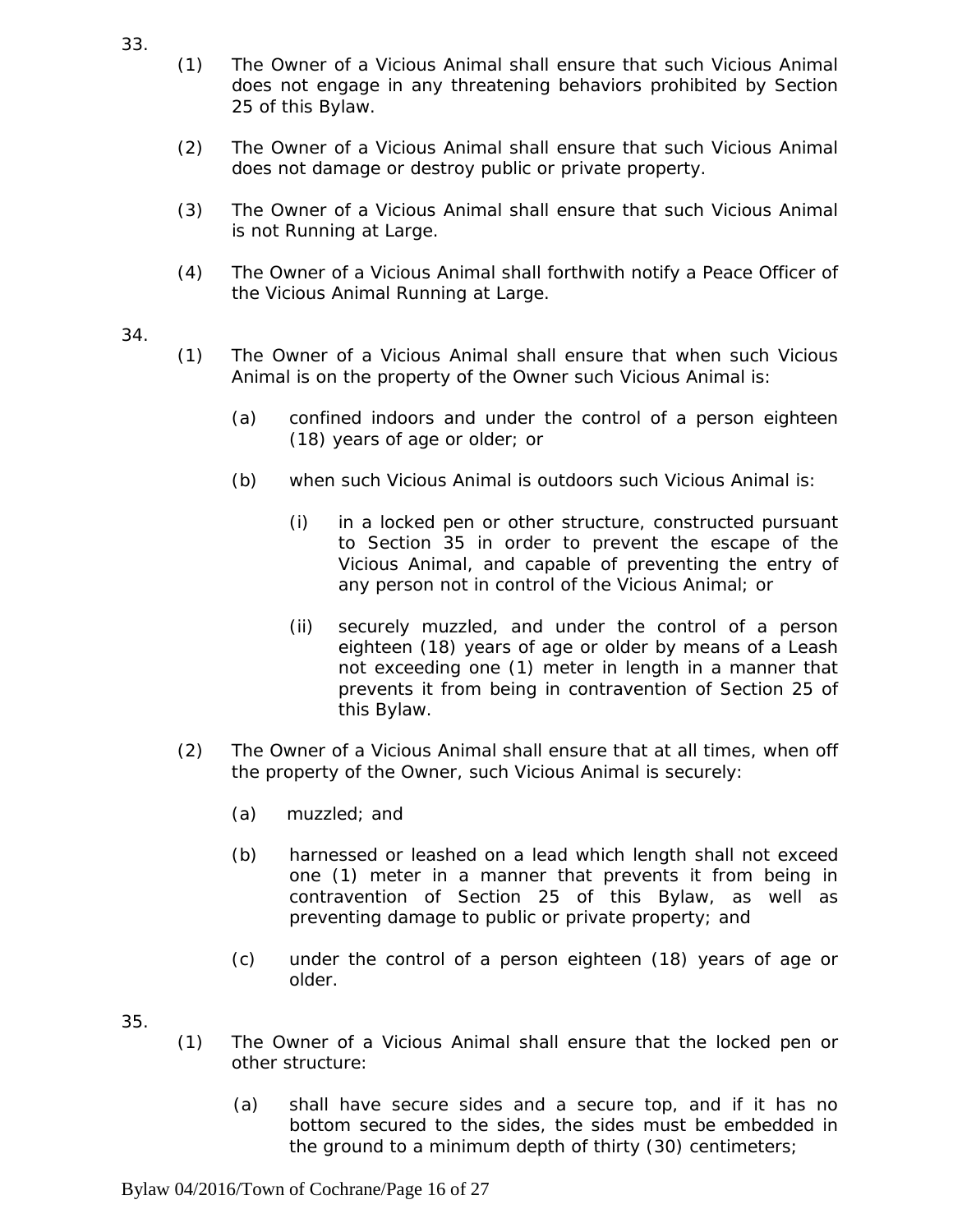- (b) shall provide the Vicious Animal with shelter from the elements;
- (c) shall be of the minimum dimensions of one and one-half (1.5) meters by three (3) meters and be a minimum one and onehalf (1.5) meters in height; and
- (d) shall not be within one (1) meter of the property line or within five (5) meters of a neighbouring dwelling unit.

#### 36.

- (1) The Owner of a Vicious Animal shall, within ten (10) days of the date of the order declaring the Animal to be vicious, display a sign on his premises warning of the presence of the Vicious Animal in the form illustrated in Schedule "F".
- (2) A sign required by Subsection 36(1) shall be placed at each entrance to the premises where the Vicious Animal is kept and on the pen or other structure in which the Vicious Animal is confined.
- (3) A sign required by Subsection 36(1) shall be posted to be clearly visible and capable of being seen by any person accessing the premises.

#### **NUISANCE ANIMALS**

- (1) The Manager may declare an Animal to be a Nuisance Animal;
	- (a) in declaring an Animal to be a Nuisance Animal the Manager shall have regard to Sections 13, 23 to 25 inclusive of this Bylaw and any other matter which in the opinion of the Manager is relevant, including whether the Animal has been found to be in contravention of this Bylaw more than once.
	- (2) The Manager may apply such conditions on the Owner and Animal as deemed appropriate to eliminate the nuisance.
	- (3) The declaration of an Animal as a Nuisance Animal shall be reviewed annually by the Manager, taking into account Subsection 37(1) and may be continued, with or without conditions, or revoked.
	- (4) The Owner of an Animal shall comply with all conditions set out in a Nuisance Animal declaration made by the Manager pursuant to this section.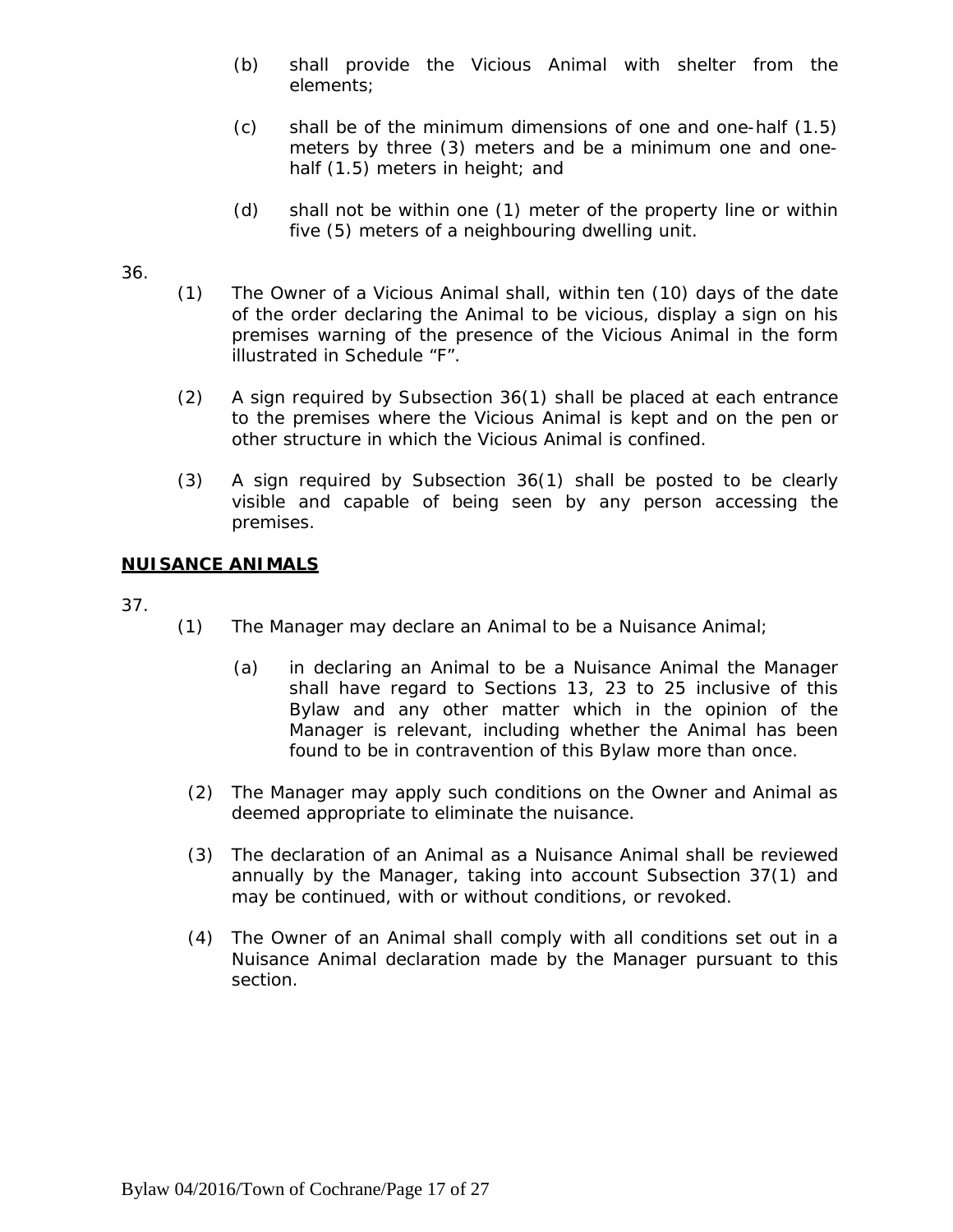#### **ANIMAL CONTROL OPERATIONS**

#### **NOTICE TO CONTAIN AND CONTROL**

38.

- (1) The Manager may allow an Owner to keep possession of an Animal alleged to have been engaged in any threatening behavior as set out in Section 25 of this Bylaw by:
	- (a) serving a notice with contain and control conditions which, in the opinion of the Manager, ensures the safety of the public.
- (2) The contain and control conditions shall be reviewed annually by the Manager, taking into account any further contraventions of this Bylaw and may be continued, revised or revoked.
- (3) The Owner of an Animal shall comply with all contain and control conditions set out in a notice issued by the Manager pursuant to this section.

#### **AGGRESSION SCALE CLASSIFICATION**

39. A Peace Officer investigating a complaint involving the threatening behavior of an Animal shall classify the behavior by means of reference to the Dr. Ian Dunbar's Aggression Scale, which is set out in Schedule "D" of this Bylaw.

#### **SEIZURE**

- (1) A Peace Officer may seize, retain, and take to an Animal shelter any Animal, Nuisance Animal or Vicious Animal;
	- (a) which is found Running at Large; or
	- (b) which is alleged to have engaged in any threatening behaviors set out in Section 25 of this Bylaw; or
	- (c) pending the outcome of an application to declare the Animal to be a Vicious Animal or to destroy the Animal; or
	- (d) which is required to be impounded pursuant to the provisions of any Statute of Canada or of the Province of Alberta, or any Regulation made thereunder; or
	- (e) which has been left unsupervised while tethered or tied on private property.
- (2) A Peace Officer may enter onto any property surrounding any building, whether or not such property is enclosed by a fence or other such enclosure, and seize any Animal which has been observed Running at Large and is alleged to have been exhibiting threatening behavior as set out in Section 25 of this Bylaw and to take such reasonable measures necessary to subdue any such Animal, including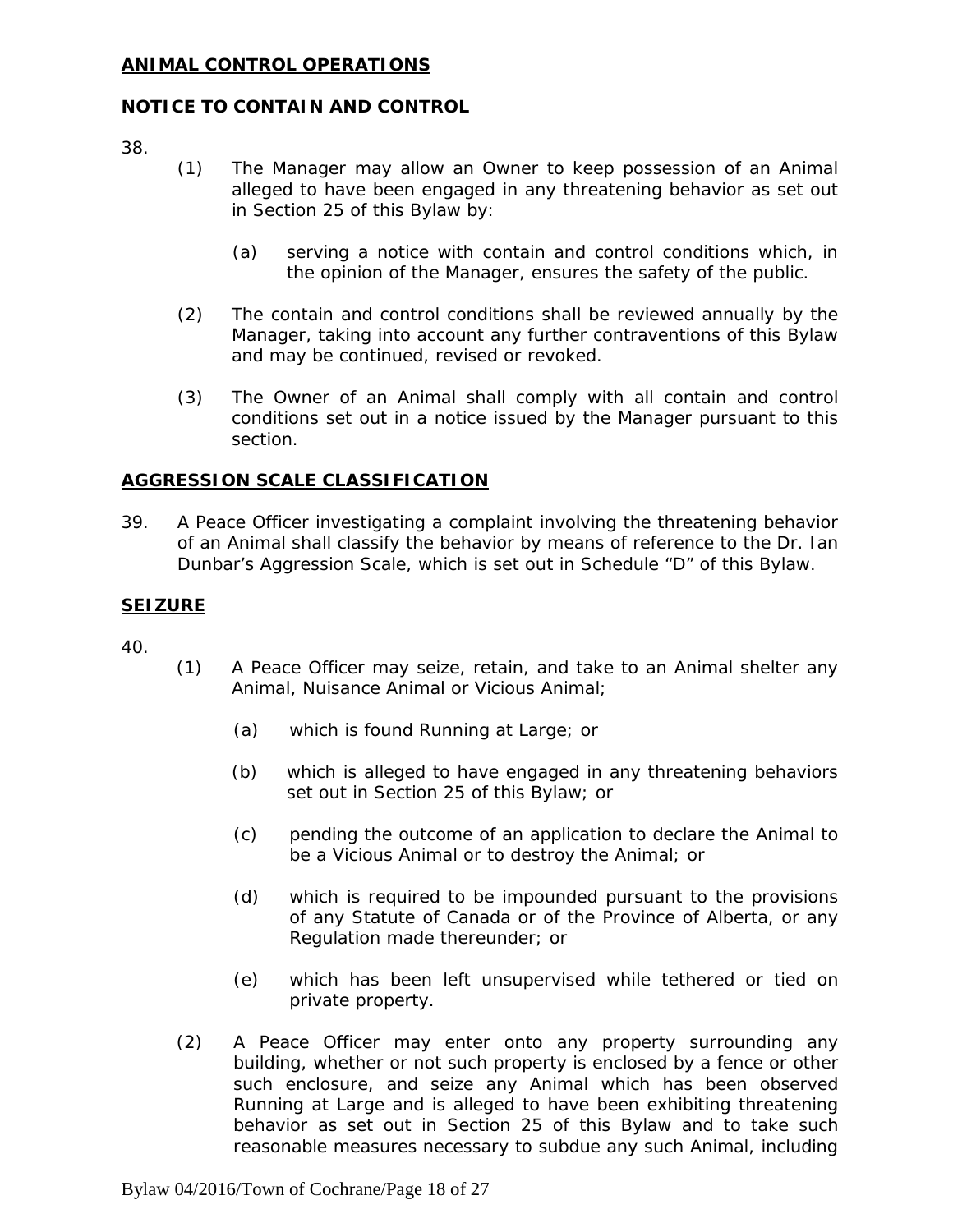the use of tranquilizer equipment and other capture devices, and take such Animal to an Animal Shelter.

(3) A Peace Officer may seize and take to an Animal Shelter any cat Running at Large with respect to which a complaint under this Bylaw has been made.

#### **NOTIFICATION**

41.

- (1) A person who takes control of any stray Animal, Nuisance Animal or Vicious Animal, shall forthwith notify a Peace Officer and provide any required information.
- (2) A person who takes control of any stray Animal, Nuisance Animal or Vicious Animal shall forthwith surrender the Animal to a Peace Officer at the request of the Manager or a Peace Officer.

# **OBSTRUCTION AND INTERFERENCE**

- (1) No person, whether or not that person is the Owner of an Animal, Nuisance Animal or Vicious Animal which is being or has been pursued or seized shall:
	- (a) interfere with or attempt to obstruct a Peace Officer who is attempting to seize or who has seized an Animal which is subject to seizure;
	- (b) open any vehicle in which seized animals have been placed; or
	- (c) remove, or attempt to remove, from the Animal Shelter and/or the possession of a Peace Officer, any Animal which has been seized.
- (2) No person shall:
	- (a) untie, loosen or otherwise free an Animal which has been tied or otherwise restrained;
	- (b) negligently or willfully open a gate, door or other opening in a fence or enclosure in which an Animal has been confined and thereby allow the Animal to run at large in the Town of Cochrane;
	- (c) entice an Animal to run at large;
	- (d) tease an Animal caught or confined in an enclosed space;
	- (e) throw or poke any object into an enclosed space when an Animal is caught or confined therein;
	- (f) provide false information to a Peace Officer.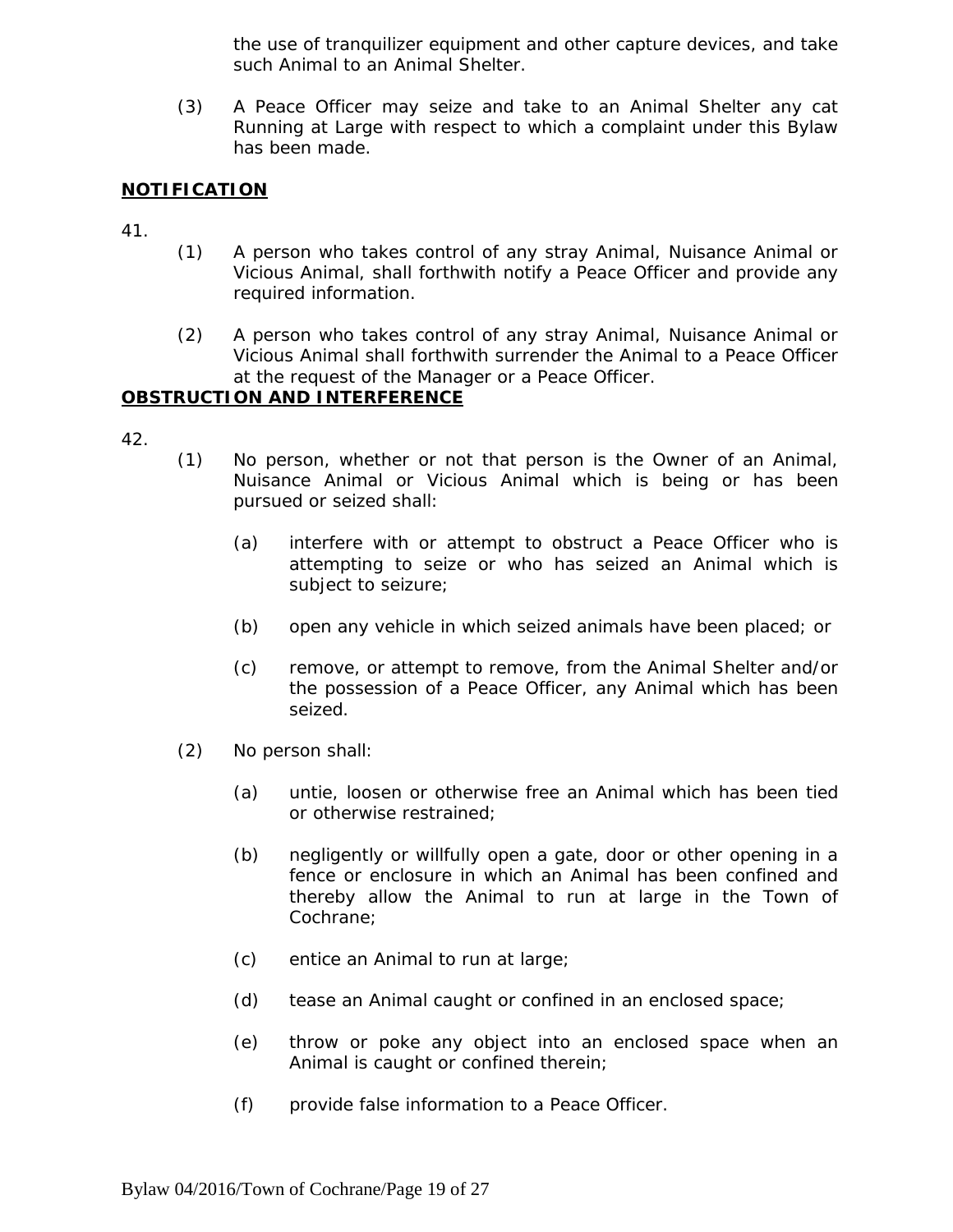43. Section 42 shall not apply to a Peace Officer who is attempting to seize or who has seized an Animal which is subject to seizure pursuant to this Bylaw.

# **NOTIFICATIONS**

- 44.
- (1) If a Peace Officer knows or can ascertain the name of the Owner of any seized Animal, he shall serve the Owner with a copy of the Notice in Schedule "E" of this Bylaw, either personally or by leaving it with any adult person at, or by mailing it to or by leaving it at, the last known address of the Owner.
- (2) An Owner of an Animal to whom a Notice is mailed pursuant to Subsection 44 (1) is deemed to have received a Notice within seven (7) days from the date it is mailed. A Notice served personally on the Owner or any adult person at the last known address of the Owner shall be deemed to be served on the day of service.

# **RECLAIMING**

45.

- (1) The Owner of any seized Animal, Nuisance Animal or Vicious Animal may reclaim the Animal, Nuisance Animal or Vicious Animal by:
	- (a) paying to the Town the costs of impoundment, any care, subsistence, or veterinary charges incurred as set out in Schedule "A" of this Bylaw;
	- (b) where a licence is required under this Bylaw, obtaining the licence for such Animal, Nuisance Animal or Vicious Animal;
	- (c) complying with any and all provisions which may be imposed in accordance with this Bylaw.
- 46. Where an Animal, Nuisance Animal or Vicious Animal is claimed, the Owner shall provide proof of ownership of the Animal.

# **INSPECTIONS**

- 47.
- (1) Subject to the entry notice provisions of the *Municipal Government Act*, R.S.A. 2000 c.M-26, a Designated Officer of the Town, bearing proper identification, may enter a premises to conduct an inspection in order to determine whether or not this Bylaw or an order issued pursuant to this Bylaw is being complied with and, where it is determined that this Bylaw or an order has been contravened, may, with or without the assistance of a Peace Officer, seize and remove from the premises an Animal and take the Animal to an Animal Shelter.
- 48. No person shall interfere with or attempt to obstruct a Designated Officer, or a Peace Officer who is attempting to conduct an inspection or seizure of an Animal pursuant to Section 47.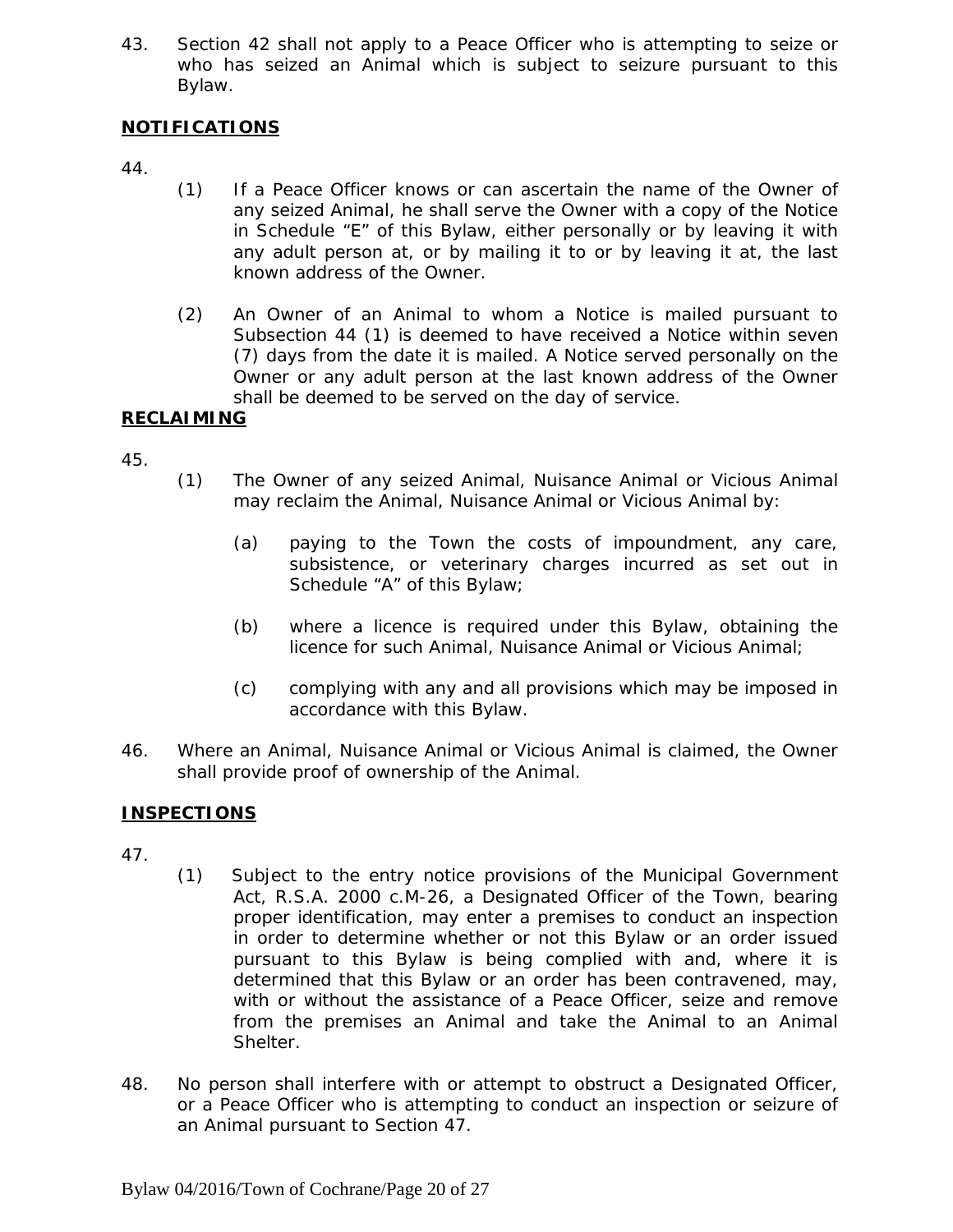#### **AUTHORITY OF THE MANAGER**

49.

- (1) The Manager may:
	- (a) receive animals into protective care at an Animal Shelter arising from an emergency due to fire, flood, or other reasons;
	- (b) retain the animals temporarily at an Animal Shelter;
	- (c) charge the Owner fees pursuant to Schedule "A", costs of impoundment, any care, subsistence, or veterinary charges incurred as set out in Schedule "A" of this Bylaw;
	- (d) at the end of the protective care period, if no other arrangements are made between the Owner and the Manager, or the Owner cannot be ascertained, treat such Animals as seized Animals;
	- (e) offer for sale, euthanize, or otherwise dispose of all unclaimed Animals which have been seized or deemed to be seized.
- (2) The Manager shall not sell, euthanize, or otherwise dispose of a seized Animal until an Animal is retained in the Animal Shelter for:
	- (a) seven (7) days after the Owner has received notice or is deemed by Subsection 44 (2) to have received notice that the Animal has been seized; or
	- (b) seventy-two (72) hours, if the name and address of the Owner is not known.
- (3) The Manager, may retain a seized Animal for a longer period if in his opinion the circumstances warrant the expense or there are reasonable grounds to believe that the seized Animal is a continued danger to a person, Animal, Wildlife, Livestock, or other domesticated household pets, or property.

#### **EUTHANIZING DUE TO INJURY**

50. Any veterinary surgeon, being properly and fully qualified as required by the Province of Alberta, may destroy any Animal delivered to the veterinarian after injury to the Animal, providing the injury is determined by the veterinarian to be of such serious nature, based upon his professional opinion, that the Animal must be destroyed immediately and such costs of destruction may be billed to the Town, and the Town is at liberty to take all steps considered necessary to recover such costs from the Owner of the Animal.

#### **REQUIRE SPAY/NEUTER**

51. The Manager, may, before selling an unclaimed seized Animal, require that the Animal be spayed or neutered.

#### **FEE FOR EUTHANIZING**

Bylaw 04/2016/Town of Cochrane/Page 21 of 27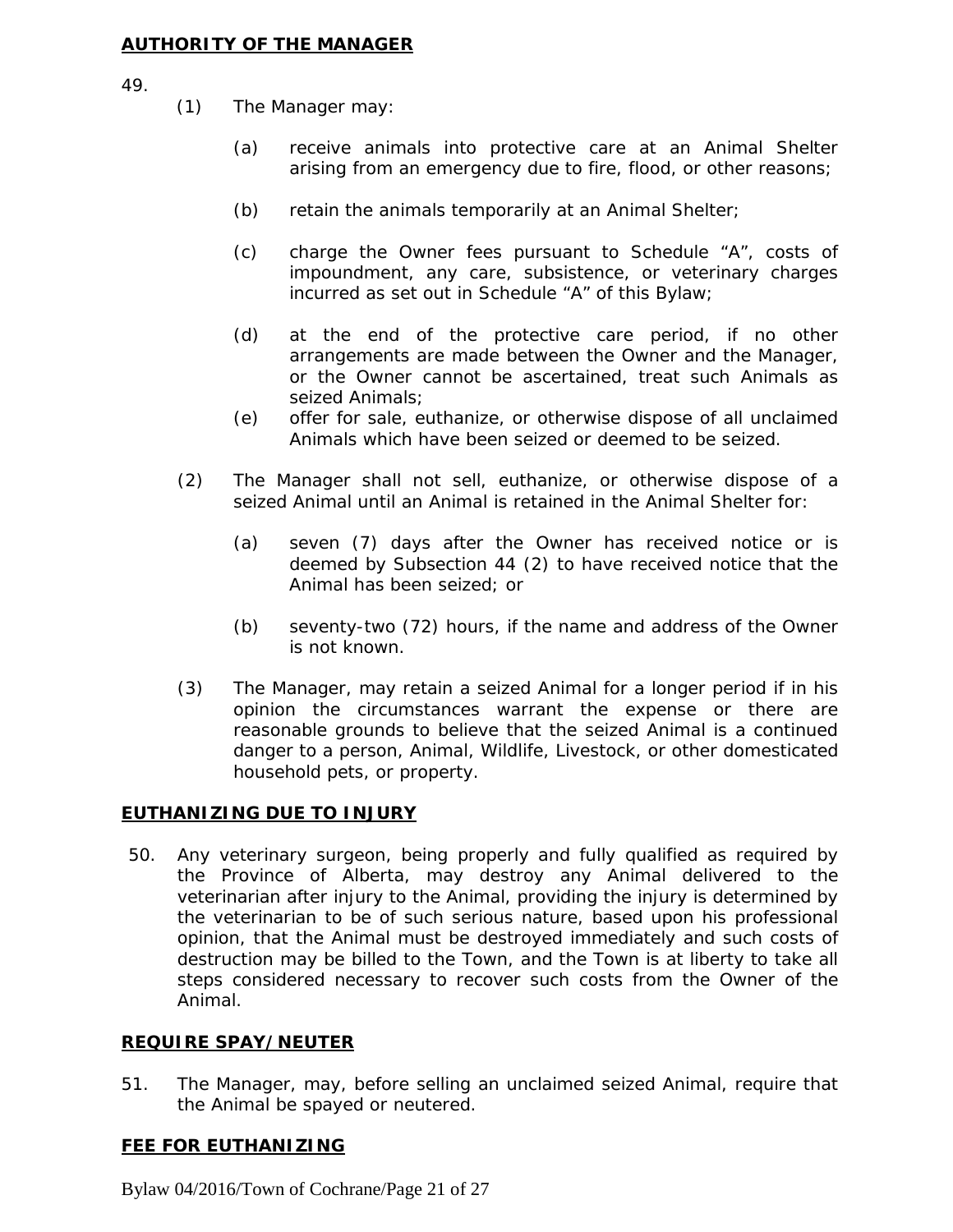52. When the Manager decides to euthanize a seized Animal pursuant to this Bylaw, the Owner shall pay to the Town of Cochrane a fee as set out in Schedule "A" of this Bylaw.

# **FULL RIGHT AND TITLE**

53. The purchaser of a seized Animal pursuant to the provisions of this Bylaw shall obtain full right and title to the Animal and the right and title of the Former Owner of the Animal shall cease thereupon.

# **GENERAL PENALTY PROVISIONS**

54.

- (1) Every Owner of an Animal who contravenes any of the provisions of this Bylaw by:
	- (a) doing any act or thing which the person is prohibited from doing; or
	- (b) failing to do any act or thing the person is required to do, is guilty of an offence.
- (2) Any person who is convicted of an offence pursuant to this Bylaw is liable on summary conviction to a fine not exceeding ten thousand dollars (\$10,000.00), and in default of payment of any fine imposed, to imprisonment for not more than one (1) year.

#### **VIOLATION TICKETS AND PENALTIES**

- (1) Where a Peace Officer believes that a person has contravened any provision of this Bylaw, he may commence proceedings by issuing a summons by means of a violation ticket in accordance with Part 2 of the *Provincial Offences Procedure Act*, R.S.A. 2000, c P-34.
- (2) Notwithstanding Subsection 55(1), a Peace Officer may issue, by personal service or regular mail, a Bylaw Ticket, in a form as approved by the Town, to any person alleged to have contravened any provision of this Bylaw.
- (3) The penalty in lieu of prosecution payable in respect of a contravention of this Bylaw, to be indicated on any such Bylaw Ticket issued, is the amount provided for in Schedule "B" of this Bylaw.
- (4) A person who has been issued a Bylaw Ticket in respect of a contravention of a provision of this Bylaw, and who has fully paid to the Town the penalty as indicated within the time allowed for payment, shall not be liable to prosecution for the subject contravention.
- (5) The specified penalty payable in respect of a contravention of a provision of this Bylaw is the amount shown in Schedule "B" of this Bylaw in respect of that provision.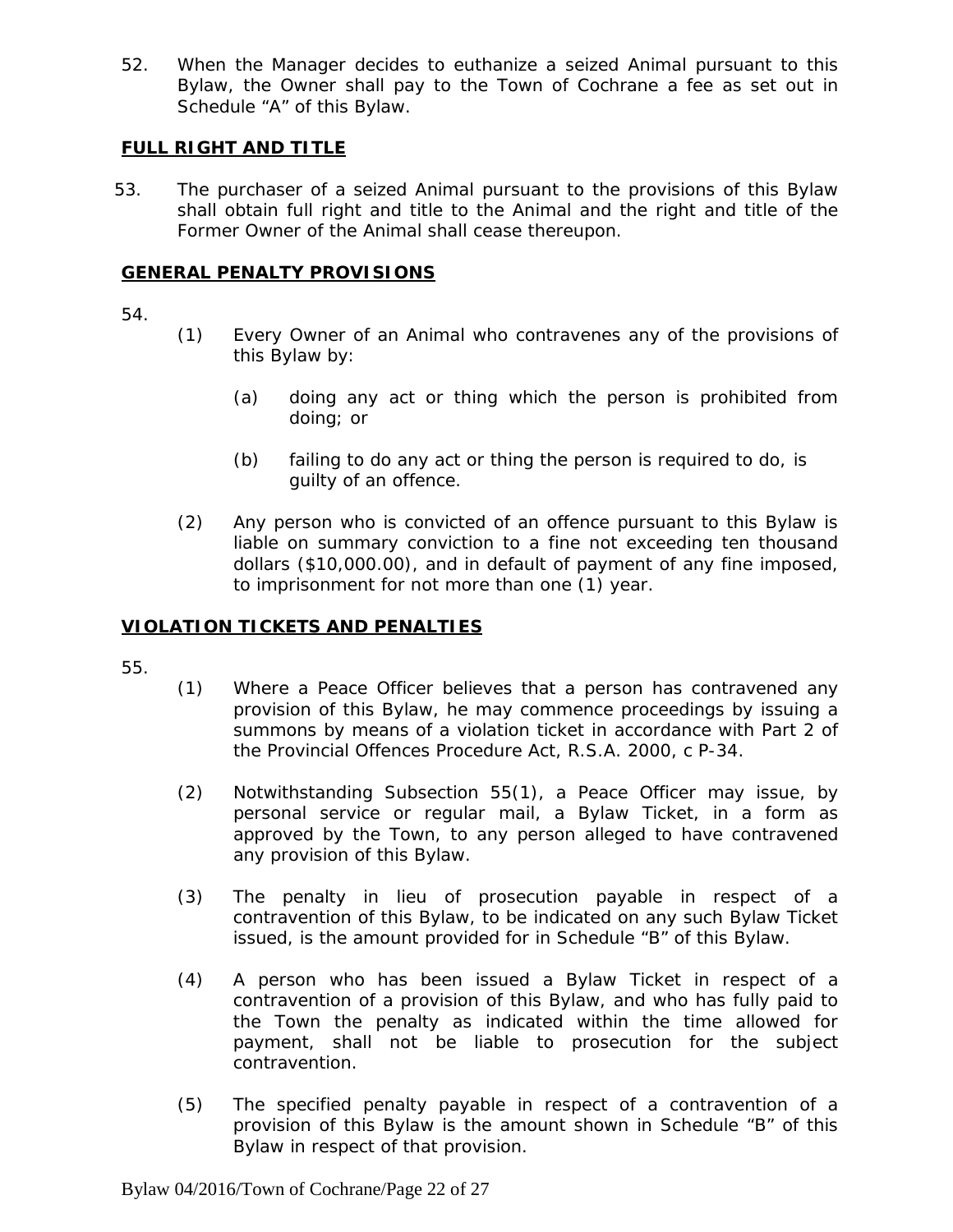- (6) The minimum penalty payable in respect of a contravention of a provision of this Bylaw is the amount shown in Schedule "B" of this Bylaw in respect of that provision.
- (7) Notwithstanding Subsection 55(5):
	- (a) where any person has been in contravention of the same provision of this Bylaw twice within one (1) twelve (12) month period, the specified penalty payable in respect of the second offence is double the amount shown in Schedule "B" of this Bylaw in respect of that provision; and
	- (b) where any person has been in contravention of the same provision of this Bylaw three (3) or more times within one (1) twelve (12) month period, the specified penalty payable in respect of the third or subsequent offence is triple the amount shown in Schedule "B" of this Bylaw in respect of that provision.
- (8) Notwithstanding Subsection 55(6):
	- (a) where any person has been in contravention of the same provision of this Bylaw twice within one (1) twelve (12) month period, the minimum penalty payable in respect of the second offence is double the amount shown in Schedule "B" of this Bylaw in respect of that provision; and
	- (b) where any person has been in contravention of the same provision of this Bylaw three (3) or more times within one (1) twelve (12) month period, the minimum penalty payable in respect of the third or subsequent offence is triple the amount shown in Schedule "B" of this Bylaw in respect of that provision.
- (9) Notwithstanding Subsections 55(5) and 55(7), if an Animal has been declared to be a Nuisance Animal, and where, subsequent to the declaration, any person is in contravention of any provision of this Bylaw in respect of that Animal, the specified penalty payable in respect of the offence is double the amount shown in Schedule "B" of this Bylaw in respect of that provision.
- (10) Notwithstanding Subsections 55(6) and 55(8), if an Animal has been declared to be a Nuisance Animal, and where, subsequent to the declaration, any person is in contravention of any provision of this Bylaw in respect of that Animal, the minimum penalty payable in respect of the offence is double the amount shown in Schedule "B" of this Bylaw in respect of that provision.

# **VICIOUS ANIMAL FINES**

56.

(1) Subsections 55(2), (3), (4), (5), (6), (7), and (8) do not apply to vicious animals.

Bylaw 04/2016/Town of Cochrane/Page 23 of 27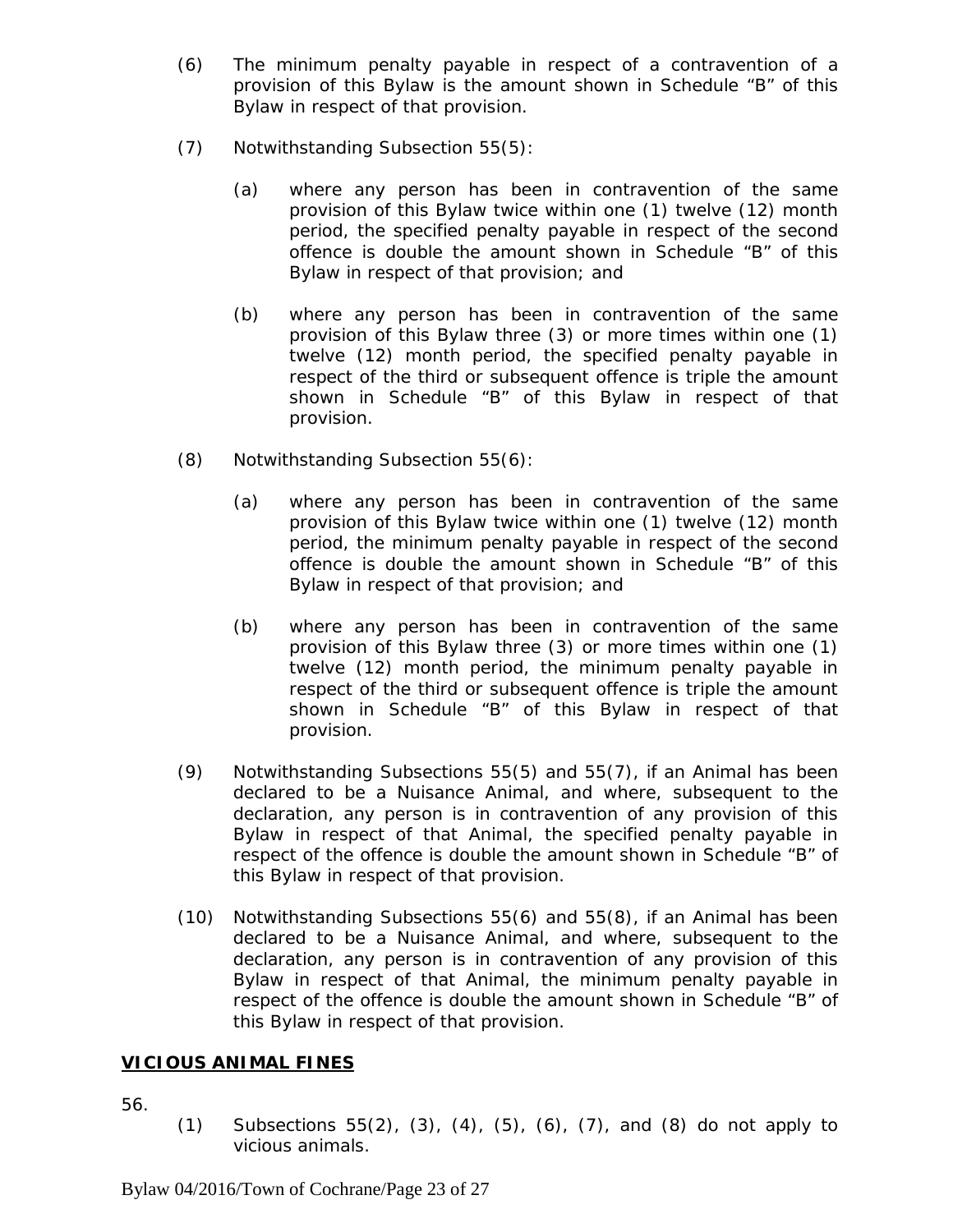- (2) The specified penalty on summary conviction in respect to a contravention of this Bylaw with respect to vicious animals shall be the amounts as shown in Schedule "C" of this Bylaw regarding vicious animals.
- (3) The minimum fines on summary conviction in respect to a contravention of this Bylaw with respect to vicious animals shall be the amounts as shown in Schedule "C" of this Bylaw regarding vicious animals.
- (4) Notwithstanding Subsection 56(2):
	- (a) where any person has been in contravention of the same provision of this Bylaw twice within one (1) twelve (12) month period, the specified penalty payable in respect of the second offence is double the amount shown in Schedule "C" of this Bylaw in respect of that provision; and
	- (b) where any person has been in contravention of the same provision of this Bylaw three (3) or more times within one (1) twelve (12) month period, the specified penalty payable in respect of the third or subsequent offence is triple the amount shown in Schedule "C" of this Bylaw in respect of that provision.
- (5) Notwithstanding Subsection 56(3):
	- (a) where any person has been in contravention of the same provision of this Bylaw twice within one(1) twelve (12) month period, the minimum penalty payable in respect of the second offence is double the amount shown in Schedule "C" of this Bylaw in respect of that provision; and
	- (b) where any person has been in contravention of the same provision of this Bylaw three (3) or more times within one (1) twelve (12) month period, the minimum penalty payable in respect of the third or subsequent offence is triple the amount shown in Schedule "C" of this Bylaw in respect of that provision.

#### **CONTINUING OFFENCES**

57. In the case of an offence that is of a continuing nature, a contravention constitutes a separate offence in respect of each day, or part of a day, on which the offence continues.

#### **MANDATORY COURT OR INFORMATION**

58. No provision of this Bylaw shall prevent any Peace Officer from issuing a violation ticket requiring the court appearance of the defendant, pursuant to the provisions of the *Provincial Offences Procedure Act*, R.S.A. 2000, c.P-34, or from laying an information instead of issuing a violation ticket.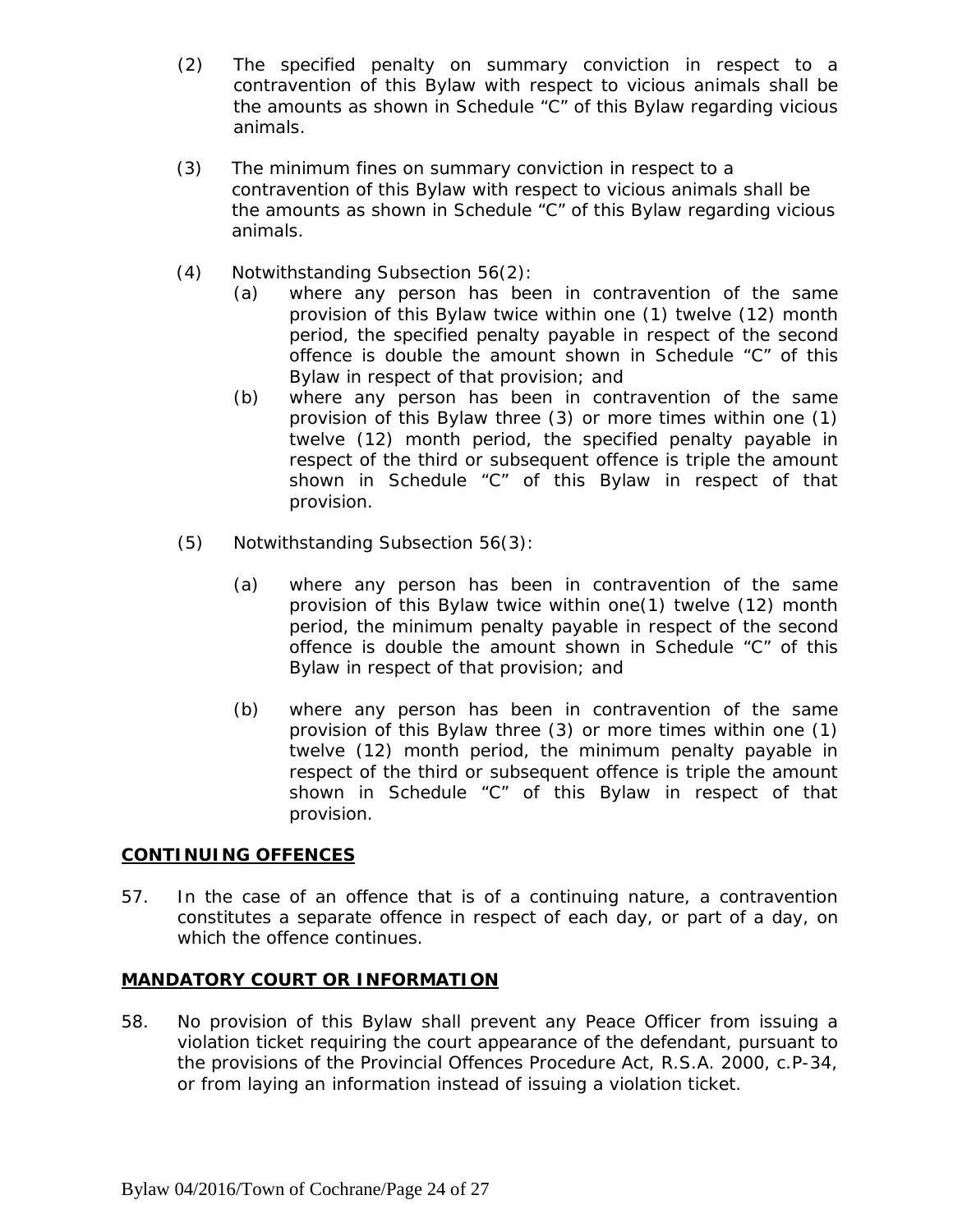#### **LIABILITY FOR FEES**

59. The levying and payment of any fine or the imprisonment for any period provided in this Bylaw shall not relieve a person from the necessity of paying any fees, charges or costs from which he is liable under the provisions of this Bylaw.

# **ORDERS BY A JUSTICE**

60.

- (1) A Justice, after convicting an Owner of an offence under this Bylaw may, in addition to the penalties provided in this Bylaw, if the Justice considers the offence sufficiently serious, direct, order, or declare one or more of the following:
	- (a) that the Owner prevent the Animal from doing mischief or causing the disturbance or nuisance complained of;
	- (b) that the Owner have the Animal removed from the Town;
	- (c) that the Animal is a Vicious Animal;
	- (d) that the Animal be humanely destroyed;
	- (e) that the Owner be prohibited from owning any Animal for a specified period of time; or
	- (f) make such other order, direction or declaration that in the opinion of the Justice is necessary to protect the public, Animals, Wildlife, Livestock or other domesticated household pets from the Animal.
- (2) When a Justice considers making a direction, order, or declaration pursuant to this section, the Justice shall take into account the factors set out in Section 30 of this Bylaw.

#### **PROOF OF LICENCE**

- 61.
- (1) The onus of proving a person has a valid and subsisting licence is on the person alleging the licence.
- (2) The onus of proving the age of an Animal is on the person alleging the age.

#### **CERTIFIED COPY OF RECORDS**

62. A copy of a record of the Town, certified by the person duly appointed as the Designated Officer for the same as a true copy of the original, shall be admitted in evidence as prima facie proof of the facts stated in the record without proof of the appointment or signature of the person signing it.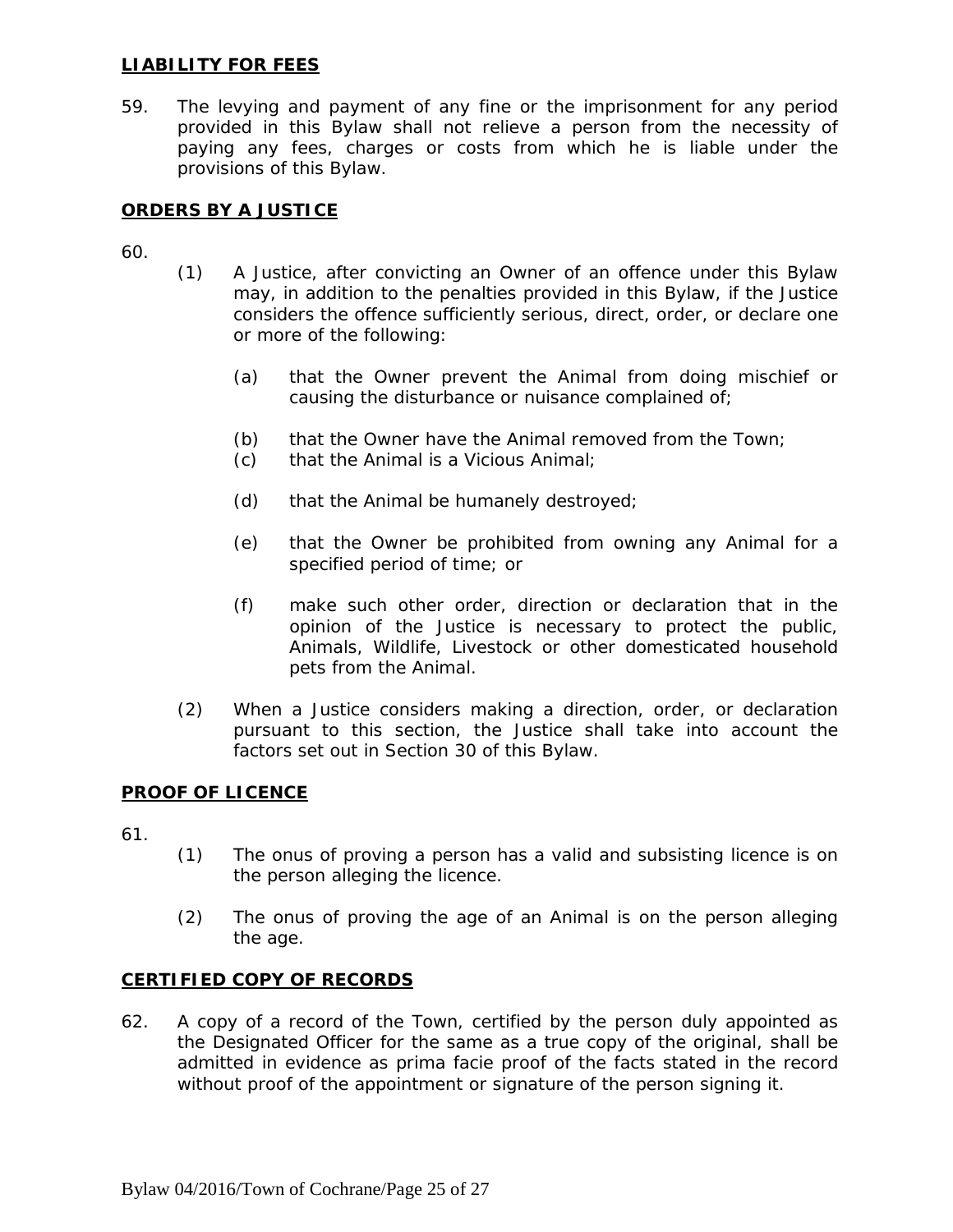#### **GENERAL**

63. Schedules "A", "B", "C", "D", "E" and "F" as attached form a part of this Bylaw.

64.

- (1) Any Owner who has been informed that:
	- (a) any licence issued under this Bylaw has been revoked or cancelled; or
	- (b) the Animal has been determined to be a Nuisance Animal;

may appeal the determination to the Manager in writing, within fourteen (14) days of being notified that the licence has been revoked or cancelled, or that the Animal has been determined to be a Nuisance Animal.

- 65. Within thirty (30) days of receiving a notice of appeal by an Owner pursuant to Section 64 the Manager shall review the revocation or declaration and receive such information as in the opinion of the Manager is relevant and determine whether there are just and reasonable grounds to revoke or cancel a licence or confirm or revoke the Nuisance Animal declaration and the decision of the Manager shall be final.
- 66. No action for damages shall be taken against the Town or any person acting under the authority of this Bylaw in respect of the destruction, sale or other disposal of any Animal seized pursuant to this Bylaw.
- 67. It is the intention of the Council of the Town of Cochrane that each section of this Bylaw should be considered as being separate and severable from all other sections. Should any section or part be found invalid by a court of competent jurisdiction, it is intended that the invalid section or part shall be severable, and the remainder of the Bylaw will remain in effect.
- 68. It is the intention of the Council of the Town of Cochrane that all offences created pursuant to this Bylaw be construed and considered as being Strict Liability Offences.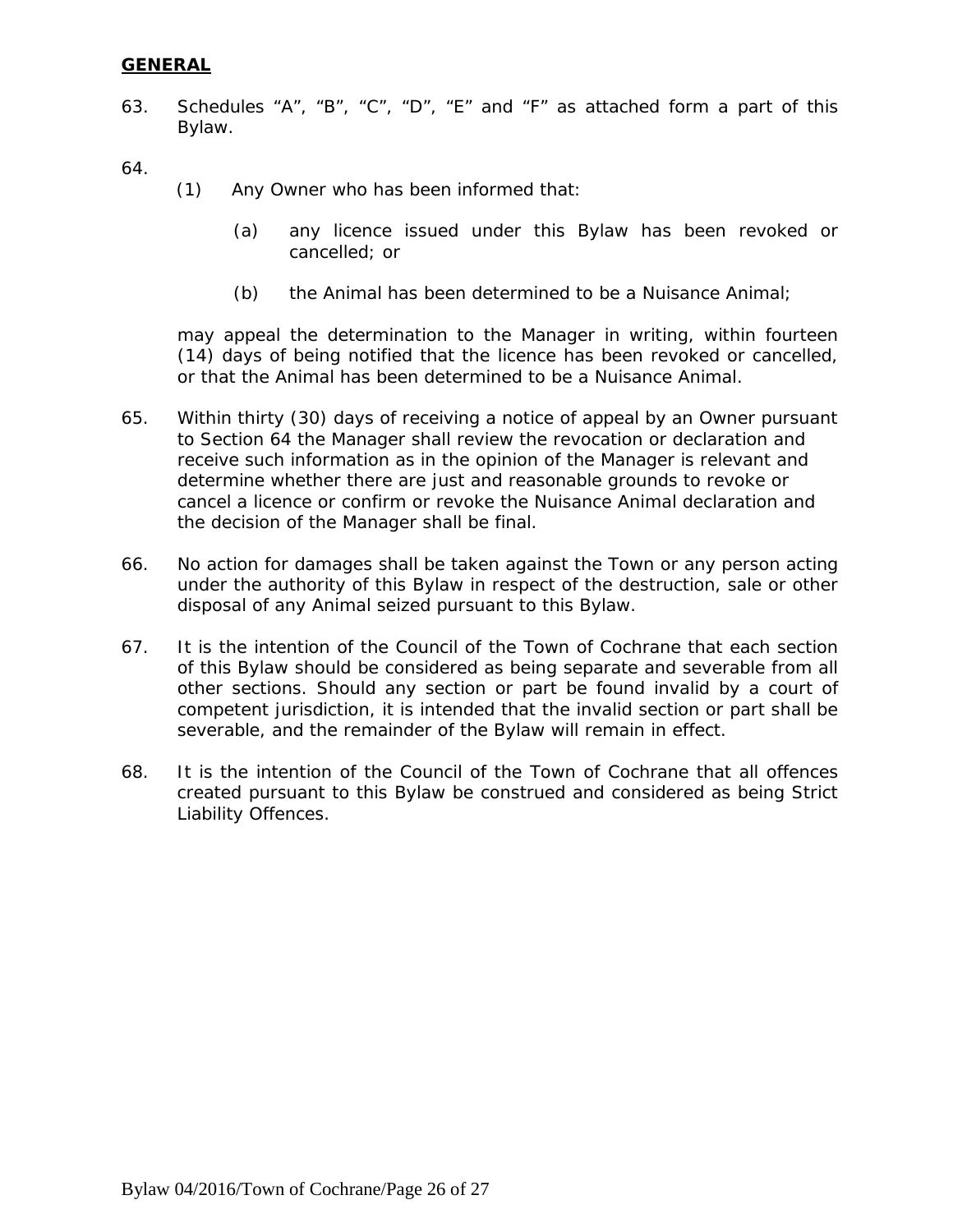This Bylaw shall come into full force and effect upon the date of third and 69. final reading and Bylaw 16/2012 is hereby repealed upon this Bylaw coming into effect.

Read a first time March 14, 2016 Read a second time March 14, 2016 Unanimous Consent March 14, 2016 Read a third time March 14, 2016

Mayor Legisdive Services Manager,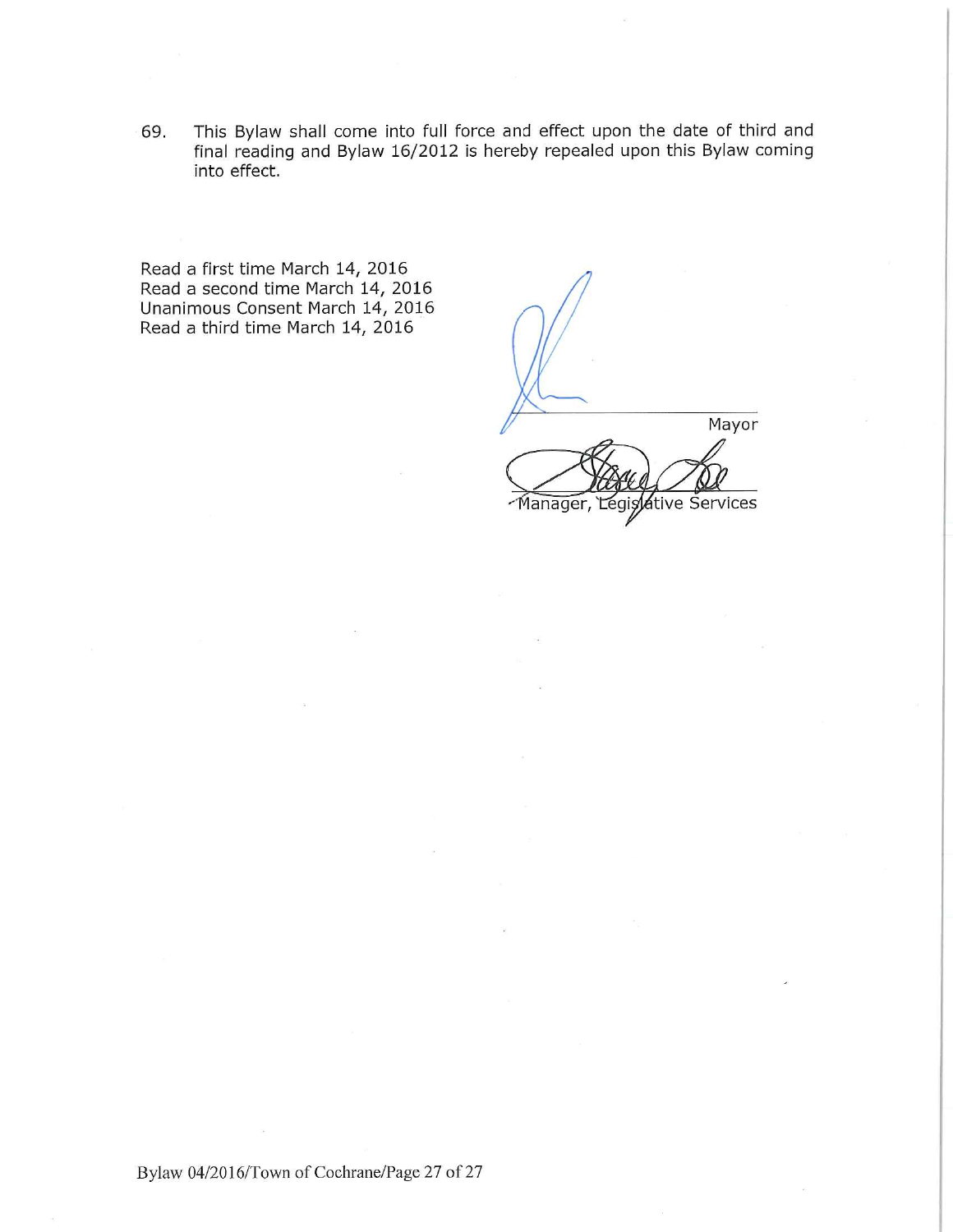#### **SCHEDULE "A"**

#### **ANNUAL LICENCE FEES**

| Male or female unaltered dogs                                                              | \$70.00  |
|--------------------------------------------------------------------------------------------|----------|
| Male or female altered dogs                                                                | \$35.00  |
| All unaltered dogs under the age of six (6) months at<br>the time the licence is purchased | \$35.00  |
| Vicious Animal licence fee                                                                 | \$250.00 |
| Male or female unaltered cats                                                              | \$40.00  |
| Male or female altered cats                                                                | \$15.00  |
| All unaltered cats under the age of six (6) months at<br>the time the licence is purchased | \$15.00  |
| Service Dog                                                                                | \$0.00   |
| Replacement tag                                                                            | \$5.00   |
| Nuisance Animal licence fee                                                                | \$100.00 |

Amount(s) to be paid to the Town of Cochrane by the Owner of the Animal in order to reclaim an Animal.

# **FEES**

| First impoundment                                                                           | \$60.00         |
|---------------------------------------------------------------------------------------------|-----------------|
| Second impoundment (within twelve (12) months)                                              | \$75.00         |
| Third impoundment (within twelve (12) months)                                               | \$100.00        |
| Fourth and subsequent impoundment<br>(within twelve (12) months)                            | \$125.00        |
| Care and subsistence each full day of impoundment<br>(not including intake or release date) | \$15.00         |
| Veterinary services                                                                         | Amount expended |
| Destruction of dog or cat                                                                   | Amount expended |

Amount(s) to be paid to the Town of Cochrane by the Owner of the Animal in order to reclaim an Animal.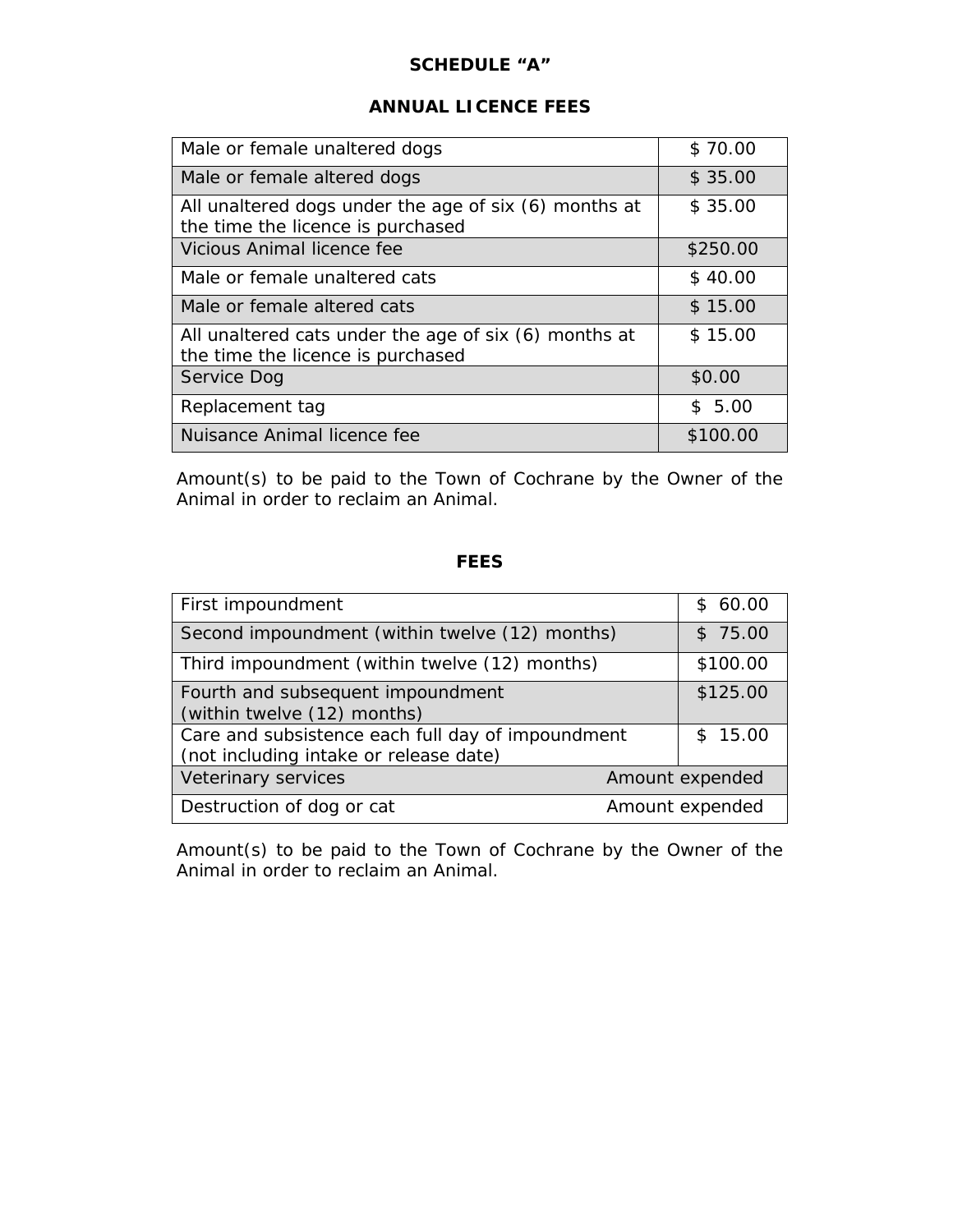# **SCHEDULE "B"**

# **OFFENCE PENALTIES**

| <b>SECTION</b> | <b>OFFENCE</b>                                                                                          | <b>MINIMUM</b><br><b>PENALTY</b> | <b>SPECIFIED</b><br><b>PENALTY</b> |
|----------------|---------------------------------------------------------------------------------------------------------|----------------------------------|------------------------------------|
| 4(1)           | Unlicenced dog                                                                                          | \$150.00                         | \$200.00                           |
| 4(3)           | Dog not wearing licence                                                                                 | \$100.00                         | \$150.00                           |
| 5(1)           | Unlicenced cat                                                                                          | \$150.00                         | \$200.00                           |
| 5(3)           | Cat not wearing licence                                                                                 | \$100.00                         | \$150.00                           |
| 7(2)           | Give false information when<br>applying for licence                                                     | \$250.00                         | \$500.00                           |
| 13             | Animal Running at large                                                                                 | \$100.00                         | \$200.00                           |
| 14(2)          | More than four (4) dogs in Off-Leash<br>Area                                                            | \$100.00                         | \$200.00                           |
| 14(3)          | Not physically capable of controlling<br>and restraining all dogs in custody                            | \$100.00                         | \$200.00                           |
| 14(4)          | Dog not under control in an Off-<br>Leash Area                                                          | \$100.00                         | \$200.00                           |
| 14(6)          | Fail to carry a leash in Off-Leash<br>Area                                                              | \$100.00                         | \$150.00                           |
| 14(8)          | Fail to restrain/remove dog from<br>Off-Leash Area                                                      | \$200.00                         | \$350.00                           |
| 15             | Prohibited Animal in Off-Leash Area                                                                     | \$200.00                         | \$250.00                           |
| 16             | Animal in prohibited area                                                                               | \$200.00                         | \$300.00                           |
| 17(1)          | Animal Running at Large in<br>Playground/tennis court/<br>Cemetery/School Grounds/Sports<br>Field       | \$200.00                         | \$300.00                           |
| 17(2)          | Fail to remove Animal feces from<br>Playground/tennis court/<br>Cemetery/School Grounds/Sports<br>Field | \$300.00                         | \$400.00                           |
| 18(1)          | Leave Animal unattended while<br>tethered in a public place                                             | \$100.00                         | \$150.00                           |
| 18(2)          | Leave Animal unsupervised while<br>tethered on private property                                         | \$150.00                         | \$300.00                           |
| 18(3)          | Animal left unattended in vehicle<br>improperly                                                         | \$100.00                         | \$150.00                           |
| 18(4)          | Animal left unattended in vehicle<br>when weather conditions not<br>suitable                            | \$200.00                         | \$500.00                           |
| 19(1)          | Animal outside cab of vehicle                                                                           | \$200.00                         | \$500.00                           |
| 20             | Allow Animal in heat to be a source<br>of attraction/ not confined properly                             | \$100.00                         | \$150.00                           |
| 21             | Fail to report suspected case of<br>Communicable Disease                                                | \$250.00                         | \$500.00                           |
| 22(1)          | Fail to remove Animal feces                                                                             | \$200.00                         | \$300.00                           |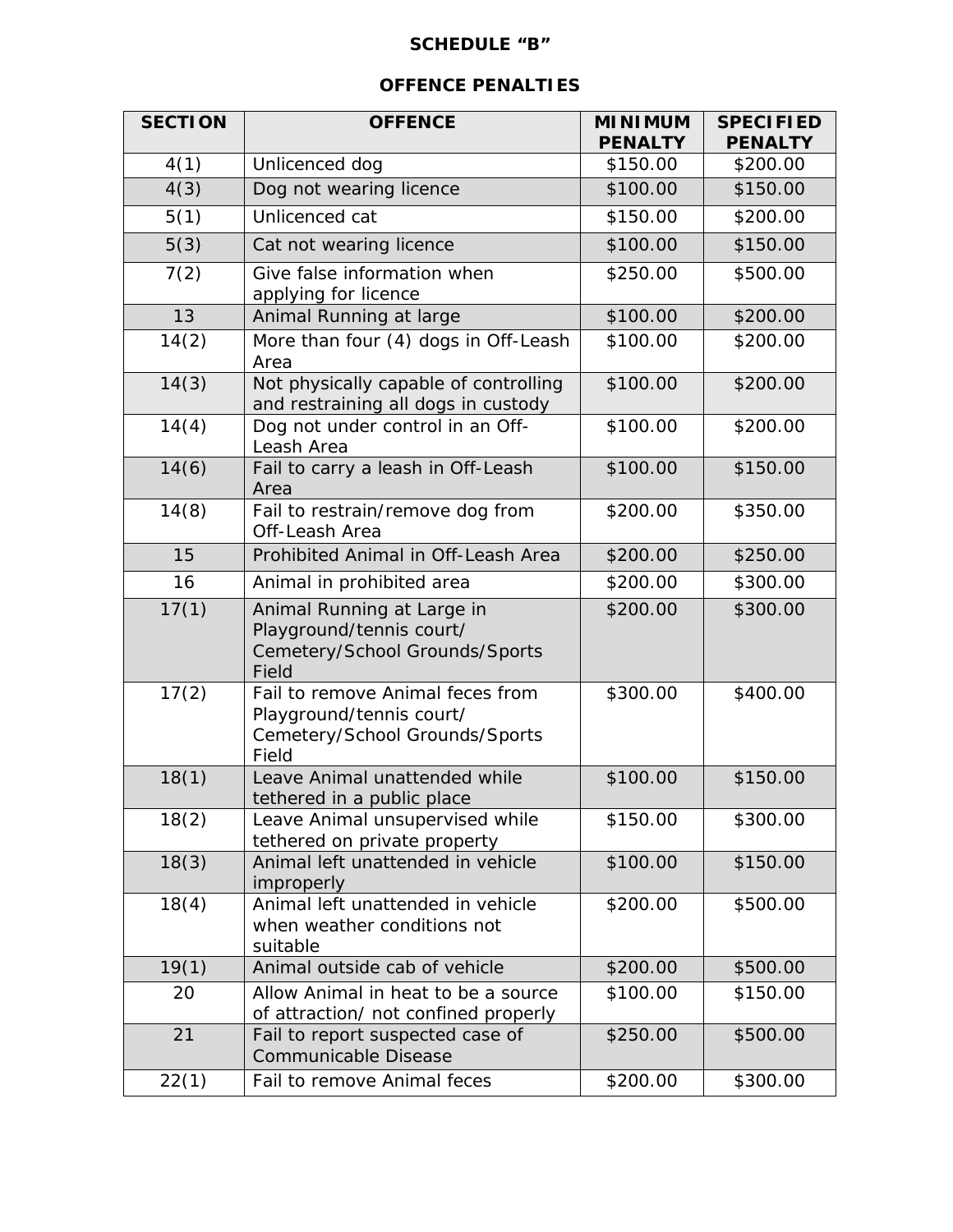#### **SCHEDULE "B" Cont'd.**

| <b>SECTION</b> | <b>OFFENCE</b>                                                                                                                      | <b>MINIMUM</b><br><b>PENALTY</b> | <b>SPECIFIED</b><br><b>PENALTY</b> |
|----------------|-------------------------------------------------------------------------------------------------------------------------------------|----------------------------------|------------------------------------|
| 22(2)          | No suitable means to remove feces                                                                                                   | \$100.00                         | \$150.00                           |
| 22(3)          | Allow defecation to accumulate to<br>extent to annoy or pose health risk                                                            | \$300.00                         | \$500.00                           |
| 23(1)          | Animal disturbing the peace                                                                                                         | \$200.00                         | \$300.00                           |
| 24             | Animal scatter garbage                                                                                                              | \$100.00                         | \$150.00                           |
| 25(1)(a)       | Bark/chase Animals, Wildlife,<br>Livestock or other domesticated<br>household pets                                                  | \$200.00                         | \$300.00                           |
| 25(1)(b)       | Bark / chase bicycles or vehicles                                                                                                   | \$100.00                         | \$200.00                           |
| 25(1)(c)       | Chase or threaten a person                                                                                                          | \$300.00                         | \$400.00                           |
| 25(1)(d)       | Bite or cause damage to property,<br>Animal, Wildlife, Livestock or other<br>domesticated household pet,                            | \$250.00                         | \$350.00                           |
| 25(1)(e)       | Animal injure a person                                                                                                              | \$300.00                         | \$500.00                           |
| 25(1)(f)       | Animal Bite a person                                                                                                                | \$400.00                         | \$700.00                           |
| 25(1)(g)       | Animal Attack a person                                                                                                              | \$800.00                         | \$1,400.00                         |
| 25(1)(h)       | Animal Bite or Attack a person<br>causing Severe Injury                                                                             | \$1200.00                        | \$2,000.00                         |
| 25(1)(i)       | Cause Severe Injury to Animal,<br>Wildlife, Livestock or other<br>domesticated household pet                                        | \$500.00                         | \$800.00                           |
| 25(1)(j)       | Cause death to Animal, Wildlife,<br>Livestock or other domesticated<br>household pet                                                | \$800.00                         | \$1,200.00                         |
| 25(2)          | Direct Animal to attack, chase,<br>harass, threaten a person, Animal,<br>Wildlife, Livestock or other<br>domesticated household pet | \$350.00                         | \$450.00                           |
| 26(1)          | Horse in prohibited area                                                                                                            | \$200.00                         | \$250.00                           |
| 26(4)          | Failure to remove defecation                                                                                                        | \$200.00                         | \$300.00                           |
| 27             | Keep Livestock in prohibited area                                                                                                   | \$200.00                         | \$250.00                           |
| 28             | Keep Pigeons in Town                                                                                                                | \$200.00                         | \$250.00                           |
| 29(4)          | Fail to comply with Manager's order                                                                                                 | \$1,000.00                       | \$1,500.00                         |
| 37(4)          | Fail to obey Nuisance Animal<br>conditions                                                                                          | \$400.00                         | \$650.00                           |
| 38(3)          | Fail to obey contain and control<br>conditions                                                                                      | \$400.00                         | \$650.00                           |
| 41             | Fail to notify/surrender stray Animal<br>to Peace Officer                                                                           | \$100.00                         | \$150.00                           |
| 42(1)(a)       | Obstruct or interfere with Peace<br>Officer seizure                                                                                 | \$500.00                         | \$750.00                           |
| 42(1)(b)       | Open vehicle in which seized Animals<br>have been placed                                                                            | \$100.00                         | \$500.00                           |
| 42(1)(c)       | Remove or attempt to remove seized<br>Animal                                                                                        | \$100.00                         | \$500.00                           |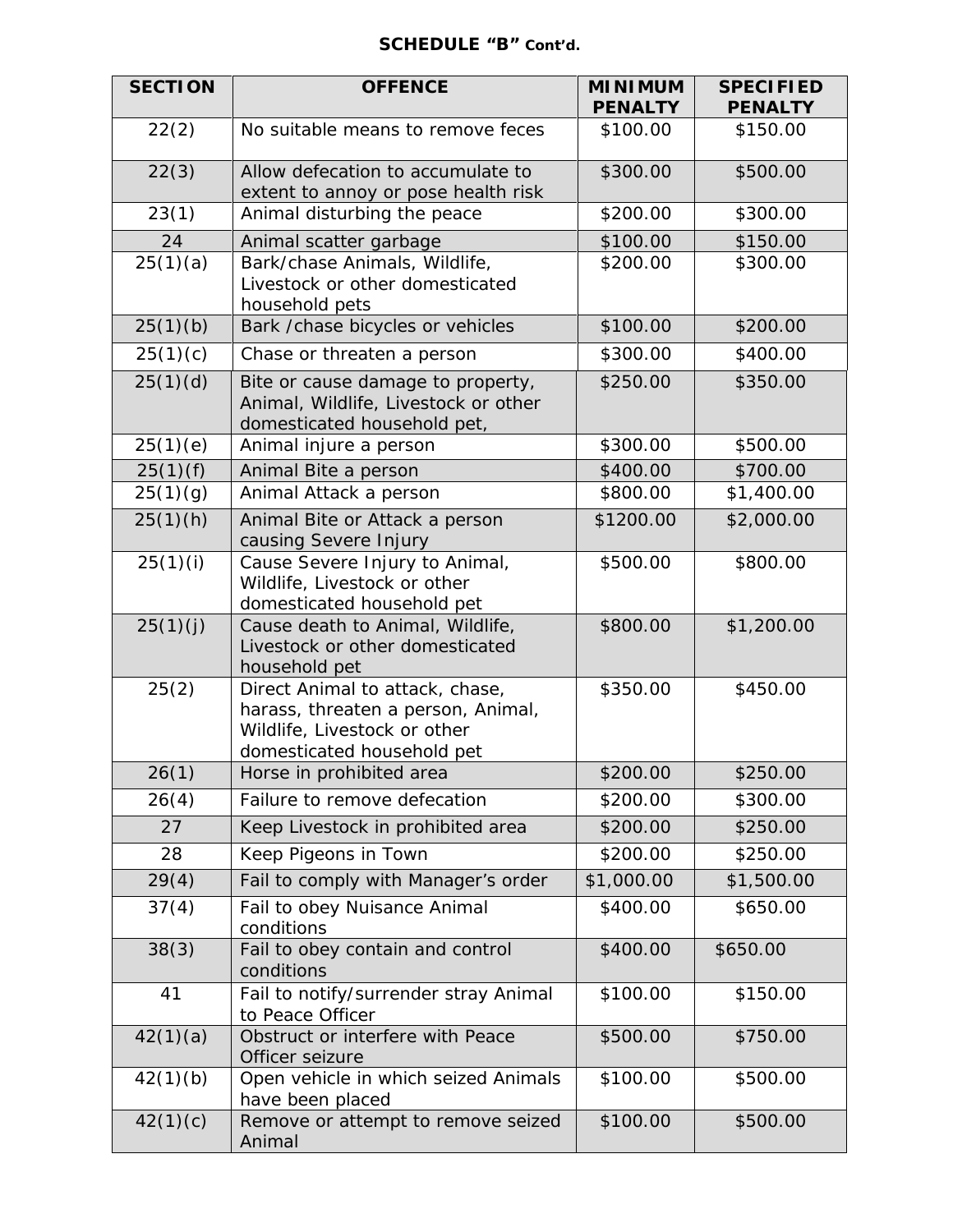# **SCHEDULE "B" Cont'd.**

| <b>SECTION</b> | <b>OFFENCE</b>                                               | <b>MINIMUM</b><br><b>PENALTY</b> | <b>SPECIFIED</b><br><b>PENALTY</b> |
|----------------|--------------------------------------------------------------|----------------------------------|------------------------------------|
| 42(2)(a)       | Untie/loosen/ or free restrained<br>Animal                   | \$100.00                         | \$500.00                           |
| 42(2)(b)       | Open gate/door/or opening allowing<br>Animal to Run at Large | \$100.00                         | \$500.00                           |
| 42(2)(c)       | Entice an Animal to Run at Large                             | \$100.00                         | \$500.00                           |
| 42(2)(d)       | Tease an Animal in an enclosure                              | \$100.00                         | \$500.00                           |
| 42(2)(e)       | Throw or poke at Animal in an<br>enclosure                   | \$100.00                         | \$500.00                           |
| 42(2)(f)       | <b>Obstruct Peace Officer</b>                                | \$500.00                         | \$1,000.00                         |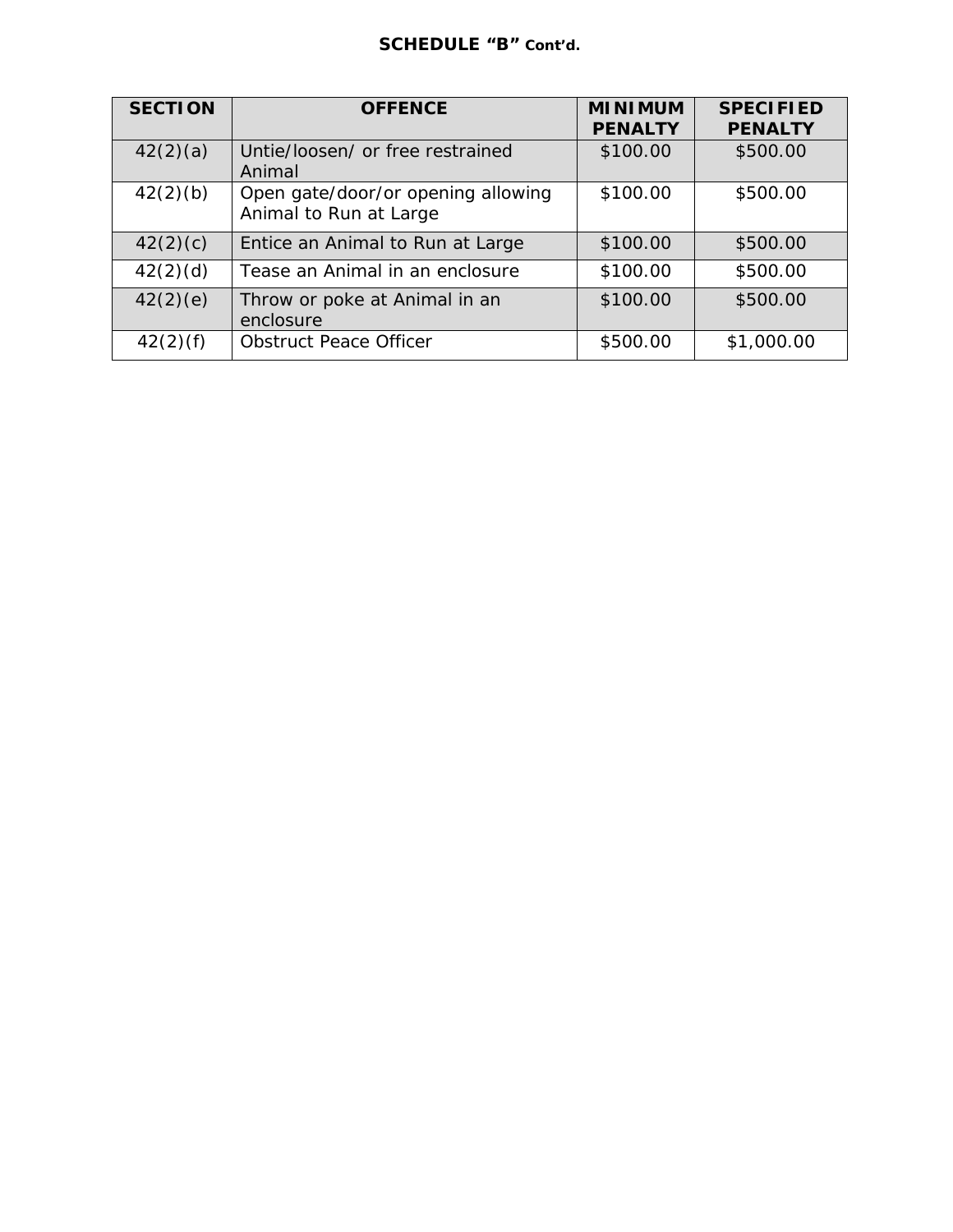# **SCHEDULE "C"**

# **VICIOUS ANIMAL OFFENCE PENALTIES**

| <b>SECTION</b> | <b>OFFENCE</b>                                                                                               | <b>MINIMUM</b><br><b>PENALTY</b> | <b>SPECIFIED</b><br><b>PENALTY</b> |
|----------------|--------------------------------------------------------------------------------------------------------------|----------------------------------|------------------------------------|
| 6(1)           | <b>Unlicensed Vicious Animal</b>                                                                             | \$1,000.00                       | \$1,500.00                         |
| 6(3)           | Vicious Animal not wearing licence                                                                           | \$500.00                         | \$650.00                           |
| 15             | Vicious Animal in Off-Leash Area                                                                             | \$1,000.00                       | \$1,500.00                         |
| 31(1)(a)       | Fail to tattoo or implant Vicious<br>Animal with microchip                                                   | \$250.00                         | \$500.00                           |
| 31(1)(c)       | Fail to have Vicious Animal spayed<br>or neutered                                                            | \$250.00                         | \$500.00                           |
| 32(1)(a)       | Fail to notify Peace Officer of sale,<br>gift, transfer or death of Vicious<br>Animal                        | \$250.00                         | \$500.00                           |
| 33(1)          | Vicious Animal conduct any<br>threatening behaviour                                                          | \$1,500.00                       | \$3,000.00                         |
| 33(2)          | Vicious Animal damage or destroy<br>property                                                                 | \$1,000.00                       | \$1,500.00                         |
| 33(3)          | Vicious Animal Running at Large                                                                              | \$1,000.00                       | \$1,500.00                         |
| 33(4)          | Fail to notify Peace Officer of<br>Vicious Animal Running at Large                                           | \$250.00                         | \$500.00                           |
| 34(1)(a)       | Fail to keep Vicious Animal<br>confined indoors and under control<br>of a person 18 years of age or<br>older | \$1,000.00                       | \$1,500.00                         |
| 34(1)(b)       | Fail to keep Vicious Animal<br>confined                                                                      | \$1,000.00                       | \$1,500.00                         |
| 34(2)(a)       | Fail to keep a Vicious Animal<br>muzzled                                                                     | \$1,000.00                       | \$1,500.00                         |
| 34(2)(b)       | Fail to keep a Vicious Animal<br>harnessed or Leashed properly                                               | \$1,000.00                       | \$1,500.00                         |
| 34(2)(c)       | Vicious Animal not under the<br>control of a person 18 years of age<br>or older                              | \$1,000.00                       | \$1,500.00                         |
| 35             | Improper pen or structure for<br><b>Vicious Animal</b>                                                       | \$1,000.00                       | \$1,500.00                         |
| 36             | Fail to post Vicious Animal sign                                                                             | \$1,000.00                       | \$1,500.00                         |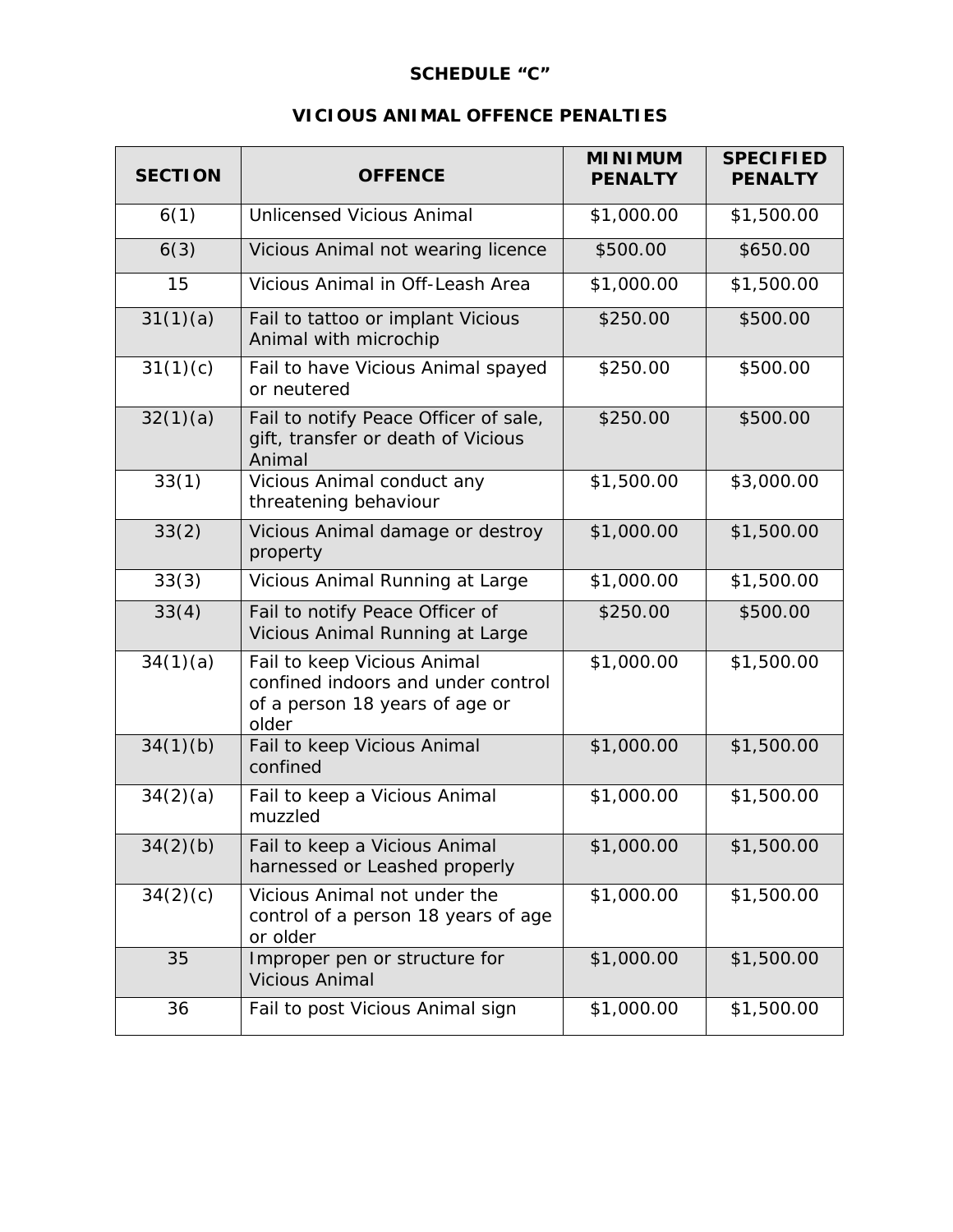#### **SCHEDULE "D"**

# **DR. IAN DUNBAR'S AGGRESSION SCALE**

| ASSESSMENT OF THE SEVERITY OF BITING PROBLEMS BASED ON AN<br><b>OBJECTIVE EVALUATION OF WOUND PATHOLOGY</b> |                                                                                                                                                                                                                                                       |
|-------------------------------------------------------------------------------------------------------------|-------------------------------------------------------------------------------------------------------------------------------------------------------------------------------------------------------------------------------------------------------|
| Level 1                                                                                                     | Dog growls, lunges, snarls - no teeth touch skin.<br>Mostly intimidation and/or threatening behaviour.                                                                                                                                                |
| Level 2                                                                                                     | Teeth touch skin but no puncture. May have red mark and/or<br>minor bruise from dog's head or snout, may have minor scratches<br>from paws and/or nails. Minor surface abrasions or lacerations.                                                      |
| Level 3                                                                                                     | Punctures one (1) to three (3) holes, single Bite. No tearing or<br>slashes. Victim not shaken side to side. Bruising                                                                                                                                 |
| Level 3.5                                                                                                   | Multiple Level 3 Bites.                                                                                                                                                                                                                               |
| Level 4                                                                                                     | Two (2) to four (4) holes from a single Bite, typically contact<br>and/or punctures from more than canines, considerable bruising.<br>Black bruising, tears and/or slashing wounds. Dog clamped down<br>and held and/or shook head from side to side. |
| Level 5                                                                                                     | Multiple Bites at Level 4 or above. A concerted, repeated Attack<br>causing Severe Injury.                                                                                                                                                            |
| Level 6                                                                                                     | Any Bite resulting in death of an Animal.                                                                                                                                                                                                             |

This Scale was developed by Dr. Ian Dunbar PhD. B VetMed, MRCVS, of Berkeley California. From his studies Dr. Dunbar has been able to separate and classify bites into a generalized six-level assessment protocol. This Scale is used as a standard throughout the world in canine aggression investigations and behavior assessment.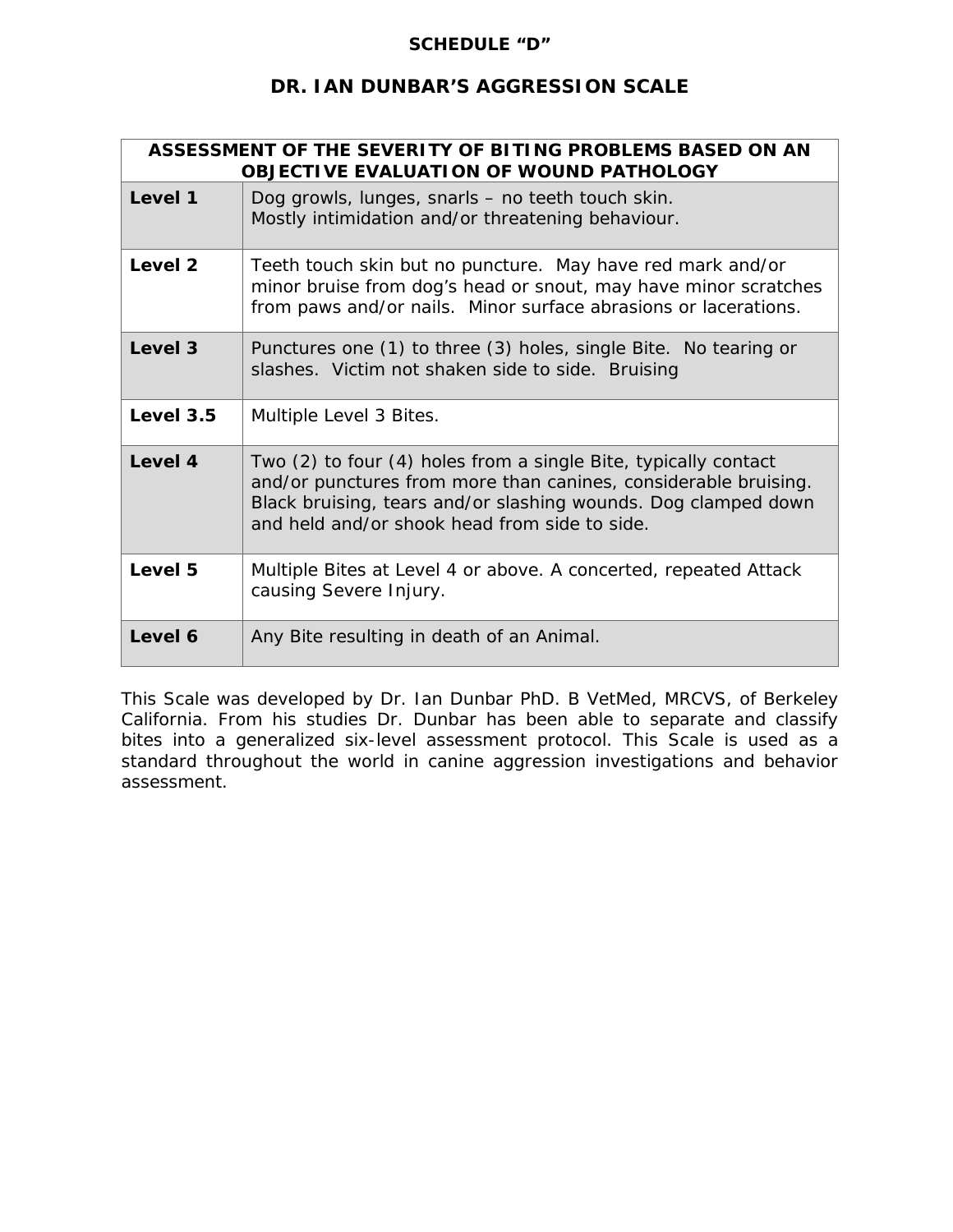

# **NOTICE OF ANIMAL SEIZURE**

# **Town of Cochrane** *MUNICIPAL ENFORCEMENT*

**ADDRESS: \_\_\_\_\_\_\_\_\_\_\_\_\_\_\_\_\_\_\_\_\_\_\_\_\_\_\_\_\_\_\_\_\_\_\_**

**DESCRIPTION OF ANIMAL: \_\_\_\_\_\_\_\_\_\_\_\_\_\_\_\_\_\_\_\_\_\_**

**\_\_\_\_\_\_\_\_\_\_\_\_\_\_\_\_\_\_\_\_\_\_\_\_\_\_\_\_\_\_\_\_\_\_\_\_\_\_\_\_\_\_\_\_**

You are hereby notified that an Animal registered under the above address, was impounded on \_\_\_\_\_\_\_\_\_\_\_\_\_\_\_\_\_\_\_\_\_\_, \_\_\_\_\_\_\_\_ pursuant to the provisions of the Town of Cochrane Animal Bylaw 04/2016.

Unless the said Animal is claimed and all charges are paid on or before \_\_\_\_\_\_\_\_\_\_\_\_\_\_, \_\_\_\_\_\_\_, the said Animal will be sold, destroyed or otherwise disposed of pursuant to the said Bylaw.

> **Contact a Peace Officer at 403-851-2532**

**Peace Officer: \_\_\_\_\_\_\_\_\_\_\_\_\_\_\_\_\_\_\_\_\_\_\_\_\_**